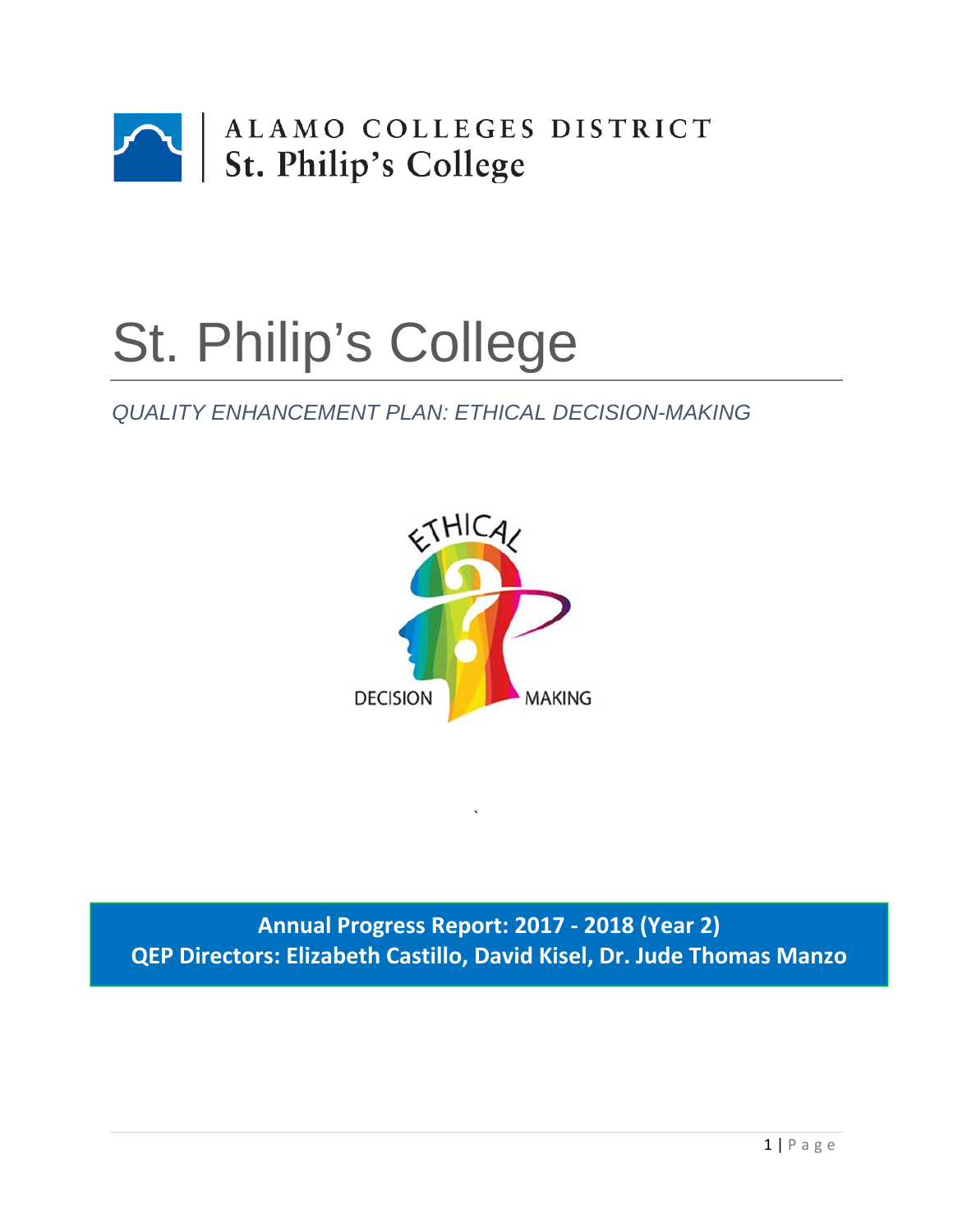|                                                                                 | Page            |
|---------------------------------------------------------------------------------|-----------------|
| <b>Summary</b>                                                                  | $\overline{3}$  |
| <b>Introduction</b>                                                             | $\overline{3}$  |
| <b>Implementation Timeline Overview</b>                                         | 9               |
| Key Strategy One: Faculty and Staff Professional Development                    | 12              |
| Implementation                                                                  | 12 <sup>2</sup> |
| Outcome                                                                         | 14              |
| <b>Results</b>                                                                  | 14              |
| <b>Action Plan</b>                                                              | 15              |
| Key Strategy Two: Faculty-Student Best Practice Sharing                         | 16              |
| Implementation                                                                  | 16              |
| Outcome                                                                         | 17              |
| <b>Results</b>                                                                  | 18              |
| <b>Action Plan</b>                                                              | 18              |
| Key Strategy Three: Student Engagement in Ethical Decision-Making               | 19              |
| Implementation                                                                  | 19              |
| Outcome                                                                         | 24              |
| <b>Results</b>                                                                  | 26              |
| <b>Action Plan</b>                                                              | 26              |
| Key Strategy Four: Develop SPC Community-Wide Ethical Decision-Making Awareness | 28              |
| Implementation                                                                  | 28              |
| Outcome                                                                         | 29              |
| <b>Results</b>                                                                  | 29              |
| <b>Action Plan</b>                                                              | 29              |
| <b>QEP Budget Summary</b>                                                       | 31              |
| <b>References</b>                                                               | 32              |

# **TABLE OF CONTENTS**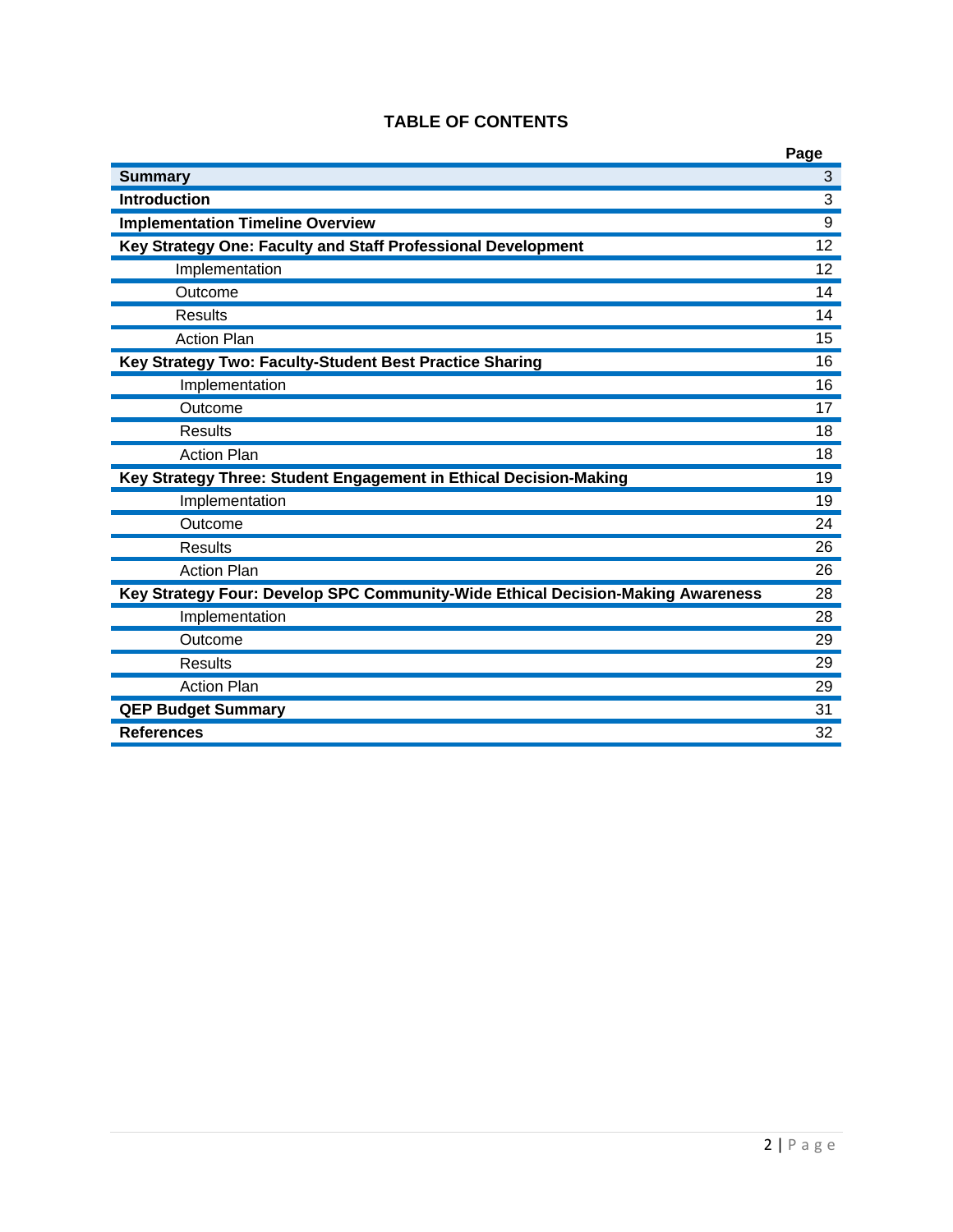# **Summary**

*This report is based on data generated during the 2017-2018 academic year.* 

St. Philip's College successfully implemented all key strategies of the Quality Enhancement Plan (QEP) in accordance with the published proposal. This report describes major accomplishments for Year 2 and indicates college readiness for continued QEP deployment.

The Southern Association of Colleges and Schools Commission on Colleges (SACSCOC) onsite review team verbally approved St. Philip's College (SPC) QEP: Ethical Decision-Making on October 14, 2015 and described the SPC QEP as exceptional. Accreditation was reaffirmed by SACSCOC on January 12, 2018.

#### **Introduction**

The QEP supports the College Mission: *to empower our diverse student population through personal educational growth, ethical decision-making, career readiness, and community leadership.* The college's vision: *to be the best in the nation in Student Success and Performance Excellence.* Our Institutional Priorities: *SACSCOC Compliance, Ethical Decision-Making, Graduation, Persistence, and Productive Grade Rate Improvement.* 

The selection of the topic and the development of the Ethical Decision-Making QEP involved a broad array of St. Philip's College constituents dedicated to student learning and success. Continued collaboration in implementation of the plan necessitates commitment and ongoing industrious attention of multiple stakeholders to achieve the QEP goal: Students engage in specific measurable activities that will provide opportunities to enhance their Ethical Decision-Making skills. The following QEP Student Learning Outcomes (SLOs) are intended for all students and are included in SPC course syllabi:

- 1. **V**alues: Students gain skills to assess their own values.
- 2. Ethical **I**ssues: Students identify and are knowledgeable of ethical issues.
- 3. **P**erspectives: Students analyze various ethical perspectives.

A Focus Statement and a Process for Ethical Decision-Making provide a common intellectual experience as the QEP is implemented across St. Philip's College, including off-site locations. Following are the Focus Statement and the Process:

Focus Statement: Ethical Decision-Making is the ability to connect values and choices to actions and consequences.

The Process for Ethical Decision-Making:

- 1. Stop and think to determine the facts.
- 1. Identify options.
- 2. Consider consequences for yourself and others.
- 3. Make an ethical choice and take appropriate action.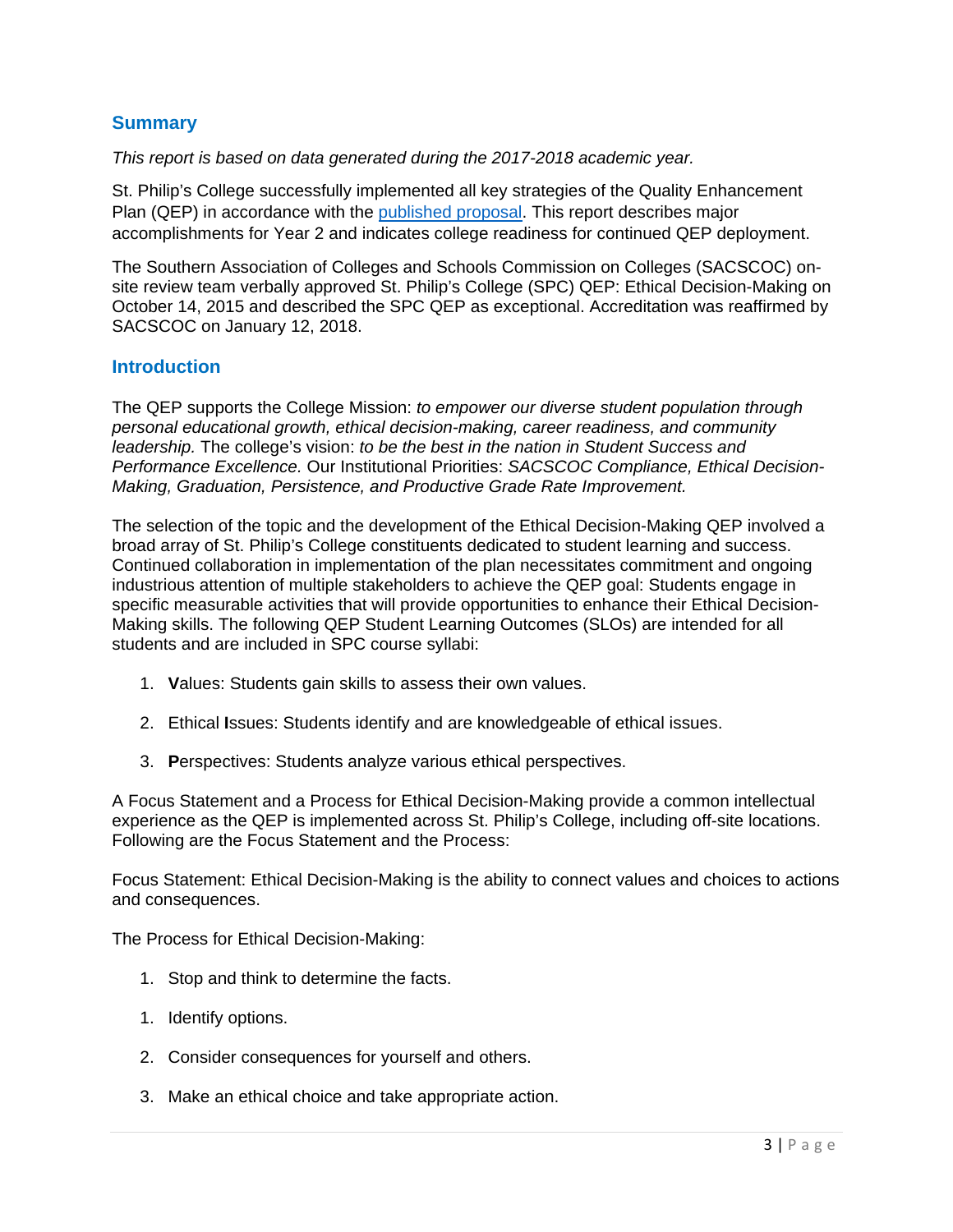Ongoing assessment and evaluation of both the plan and the outcomes are integral to our QEP success. Multiple direct and indirect assessments throughout the academic year provide data to inform the future QEP direction and to measure progress toward outcomes achievement. During Annual Assessment Day, a sampling of selected student artifacts is assessed using a rubric for the three QEP Student Learning Outcomes.

The Personal and Social Responsibility Inventory (PSRI) was administered twice, once in the fall and then in the spring, via student email, to ascertain students' perception of campus climate for Ethical Decision-Making and progress toward the QEP Student Learning Outcomes. This assessment determines their level of ethical development.

# **Highlights**

The following outcomes were achieved during 2015-2017 and continue to be met in 2017-2018:

- SACSCOC placed the SPC QEP in their resource room as an exceptional model
- Successful broad-based collaboration to enhance student learning
- Institutional membership in the Association of Practical and Professional Ethics
- Professional development was provided to college and off-site faculty and staff
- Exceeded college target of 70% *Skillful plus Emerging* for Student Learning Outcomes
- SPC reaffirmation by SACSCOC

# **Leadership**

The senior leadership of the college has provided exceptionally strong support for QEP, including a provision of financial and physical resources to implement, sustain and complete the QEP. Student Success and Academic Success Divisions of the college synergize leadership efforts to create a campus culture of Ethical Decision-Making and provide multiple opportunities for student engagement in Ethical Decision-Making learning activities, both curricular and cocurricular. The three QEP Directors report to the Vice President of Academic Success weekly as well as to the President's Cabinet for accountability and counsel as they coordinate and oversee QEP implementation.

The tri-director model ensures broad-based participation and includes a Director from Student Success, a faculty member from the Arts and Sciences Division, representing academic programs of study, and a faculty member from either the Health Sciences Division, or the Applied Science and Technology Division representing workforce programs of study.

In 2017-2018 the tri-Directors were Dr. Paul Machen, Dean of Student Success, Alberto Vasquez, a faculty member from Applied Science and Technology, and Dr. Jude Thomas Manzo a faculty member from the Arts and Sciences. The QEP Directors chair the Core Team and Implementation Team meetings and activities as the teams execute key deliverables. The QEP Implementation Team consisted of thirty individuals from multiple college divisions and is comprised of administrators, faculty, staff and students. The Core Team consisted of the three Directors and five individuals (with one Core Team position being vacant since spring of 2017):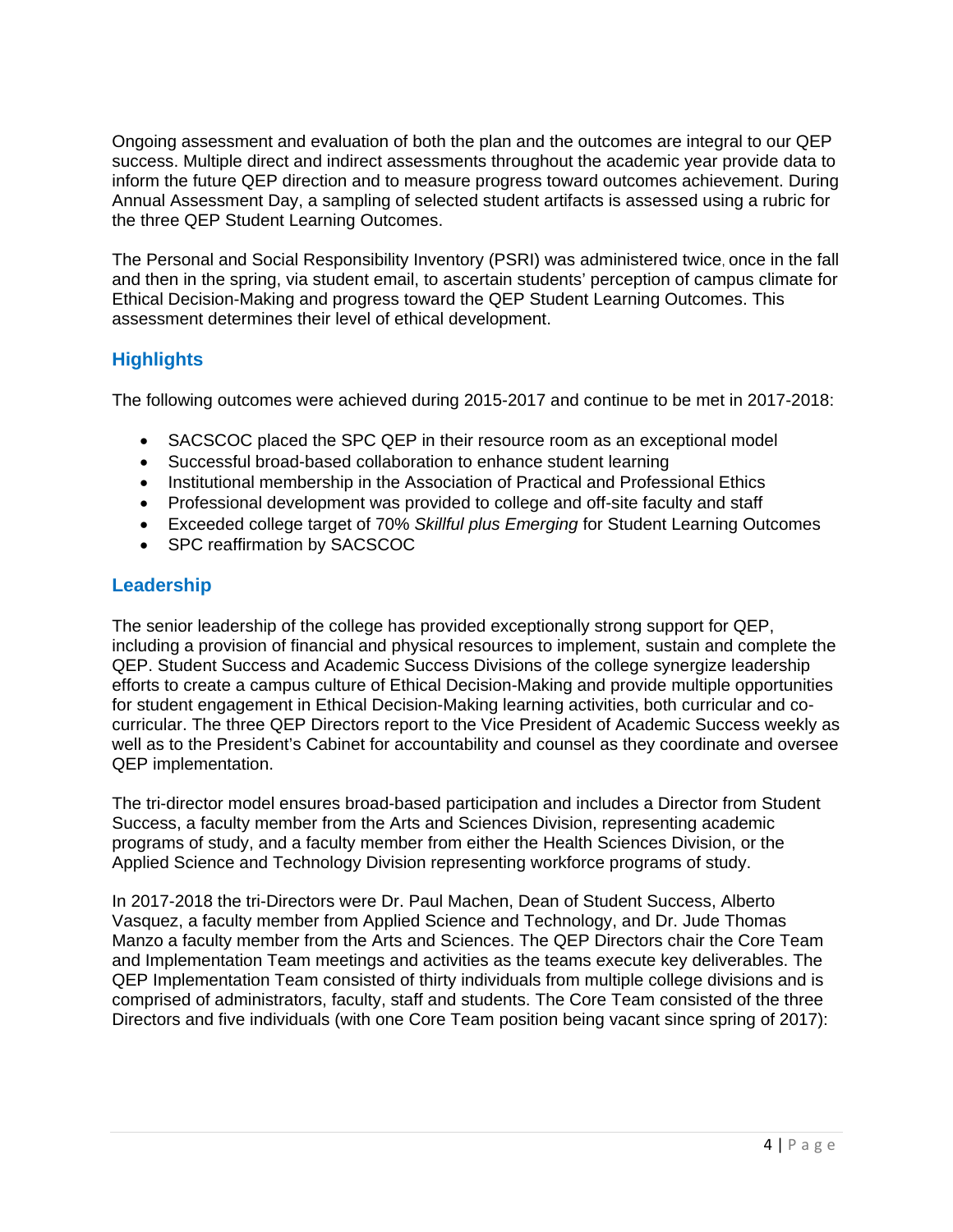| <b>Table 1: 2017-2018 QEP Core Team</b>           |                                   |                                                         |  |
|---------------------------------------------------|-----------------------------------|---------------------------------------------------------|--|
| <b>Name</b>                                       | <b>Team Role</b>                  | <b>College Role</b>                                     |  |
| <b>Dr. Paul Machen</b>                            | <b>QEP Director</b>               | <b>Dean of Student Success</b>                          |  |
| Dr. Jude Thomas Manzo                             | <b>QEP Director</b>               | <b>Faculty / Arts and Sciences</b>                      |  |
| <b>Alberto Vasquez</b>                            | <b>QEP Director</b>               | <b>Faculty / Applied Science and Technology</b>         |  |
| <b>Andrew Hill</b>                                | <b>Subject Matter Expert</b>      | <b>Faculty / Arts and Sciences</b>                      |  |
| <b>Matthew Fuller</b>                             | <b>Subject Matter Expert</b>      | <b>Faculty / Arts and Sciences</b>                      |  |
| <b>Dr. Chris Davis</b>                            | <b>Learning Commons - Canvas</b>  | <b>Faculty / Arts and Sciences</b>                      |  |
| Jill Zimmerman                                    | <b>QEP Website</b>                | <b>Faculty / Librarian / Interdisciplinary Programs</b> |  |
| <b>Irene Young</b><br>$\sim$<br>$\cdots$ $\cdots$ | <b>Best Practices Facilitator</b> | <b>Faculty / Arts and Sciences</b>                      |  |

(Source: QEP Records 2018)

In addition to the core team, there are many contributors assisting with data collection and providing guidance.

| Table 2: 2017-2018 Additional Contributors |                                                               |                                                                                 |  |
|--------------------------------------------|---------------------------------------------------------------|---------------------------------------------------------------------------------|--|
| <b>Name</b>                                | <b>Team Role</b>                                              | <b>College Role</b>                                                             |  |
| <b>Randall Dawson</b>                      | <b>VP Academic Success</b>                                    | <b>VP Academic Success</b>                                                      |  |
| Dr. Maria Hinojosa                         | <b>Assessment and Data</b><br><b>Analysis</b>                 | Director of Institutional Planning, Research and<br><b>Effectiveness</b>        |  |
| <b>Sonia Valdez</b>                        | <b>Assessment and Data</b><br><b>Analysis</b>                 | Coordinator of Measurement and Evaluation /<br><b>Student Learning Outcomes</b> |  |
| <b>Adrian Jackson</b>                      | <b>Marketing and Public</b><br><b>Relations</b>               | <b>Director of Community and Public Relations</b>                               |  |
| <b>Paul Borrego</b>                        | <b>Budget</b>                                                 | <b>Staff / Budget Office</b>                                                    |  |
| Gina Jasso                                 | <b>New Student Orientation</b>                                | <b>Staff / Student Success</b>                                                  |  |
| <b>Maria Botello</b>                       | <b>Focus Group Coordinator</b>                                | <b>Staff / Student Success</b>                                                  |  |
| Dr. Angie McPherson<br><b>Williams</b>     | <b>New Student Orientation</b>                                | <b>Director of Student Life</b>                                                 |  |
| Luis Lopez                                 | <b>Faculty Professional</b><br><b>Development Coordinator</b> | <b>Director of Instructional Innovation Center</b>                              |  |

(Source: QEP Records 2018)

The Core team met with the Implementation Team to regularly gather feedback, collaborate on QEP activates, and provide assistance at events and professional development relating to QEP. The Implementation Team consists of the Core Team members, and the contributors listed above, as well as two student representatives that help lead student focus groups.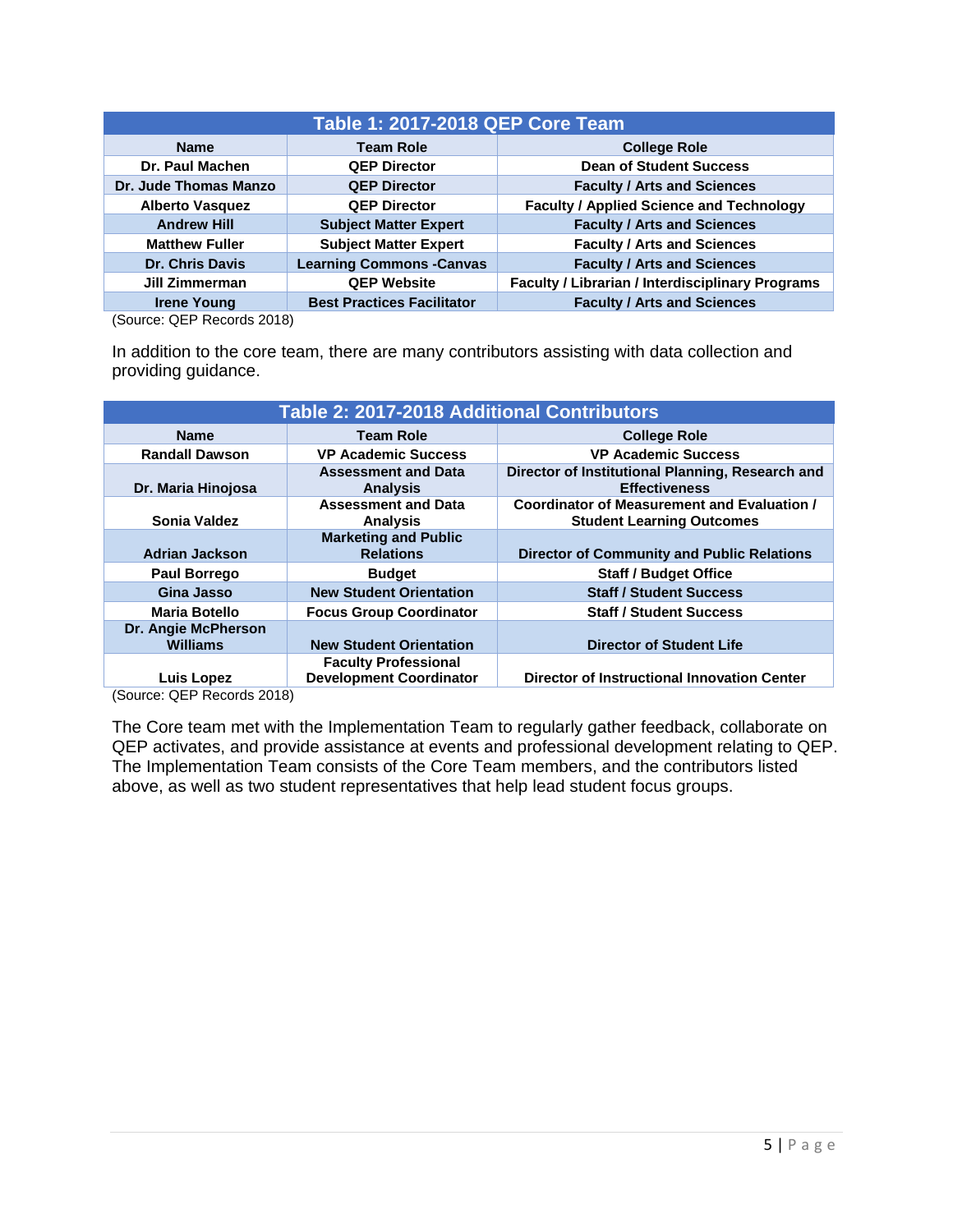| Table 3: 2017-2018 Other Implementation Team Members |                       |                                                 |  |
|------------------------------------------------------|-----------------------|-------------------------------------------------|--|
| <b>Name</b>                                          | <b>Team Role</b>      | <b>College Role</b>                             |  |
| <b>Brenda Clark</b>                                  | <b>Member</b>         | <b>Faculty / Applied Science and Technology</b> |  |
| Victor O. Natera                                     | <b>Member</b>         | <b>Staff / Student Success</b>                  |  |
| <b>David Kisel</b>                                   | <b>Member</b>         | <b>Faculty / Arts and Sciences</b>              |  |
| <b>Christina Cortez</b>                              | <b>Member</b>         | <b>Staff / Student Success</b>                  |  |
| <b>Alba Lourdes</b>                                  | <b>Member</b>         | <b>Faculty / Arts and Sciences</b>              |  |
| <b>Jessica Lopez</b>                                 | <b>Member</b>         | <b>Faculty / Arts and Sciences</b>              |  |
| <b>Christine Sauceda</b>                             | <b>Member</b>         | <b>Staff / Student Success</b>                  |  |
| <b>Amy Quesenberry</b>                               | <b>Member</b>         | <b>Faculty / Health Sciences</b>                |  |
| <b>Richard Jewell</b>                                | <b>Member</b>         | <b>Faculty / Applied Science and Technology</b> |  |
| <b>Cynthia Pryor</b>                                 | <b>Member</b>         | <b>Faculty / Arts and Sciences</b>              |  |
| <b>Elizabeth Castillo</b>                            | <b>Member</b>         | <b>Staff / Student Success</b>                  |  |
| <b>Katrina King</b>                                  | <b>Student Member</b> | <b>Students / Phi Theta Kappa</b>               |  |
| <b>Roxanne Saunders</b>                              | <b>Student Member</b> | <b>Students / Phi Theta Kappa</b>               |  |

(Source: QEP Records 2018)

#### **Funding**

In 2017-2018 funding outlays for QEP expenditures, including personnel, professional development, travel, office supplies, promotional costs, instructional supplies and equipment, software and maintenance support and assessment instruments were managed within the Student Success Division by one of the three tri-Directors Dr. Paul Machen, Dean of Student Success.

Additional college resources were provided in the form of time expended by Institutional Planning Research and Effectiveness, Instructional Innovation Center, Student Life, Center for Learning Resources, Public Relations, College Services, Media Services, Instructional Technology, faculty assessors, and administrative support. There were miscellaneous expenses, such as, providing venues for QEP presentations and faculty and staff professional development events.

# **Assessment of Ethical Decision-Making**

In preparation for Assessment, each faculty member participated in a calibration workshop led by subject matter experts. After calibrating for inter-rater reliability, the trained faculty from the Arts and Sciences Division assessed student artifacts. Each artifact was assessed using rubrics for the QEP **S**tudent **L**earning **O**utcomes (SLO). The assessment levels are Skillful, Emerging and Not Demonstrated.

Overall results for the 948 QEP artifacts assessed showed that 28% were at the Skillful level for SLO 1 (Values), 43% were Skillful for SLO 2 (Ethical Issues) and 41% were Skillful for SLO 3 (Perspectives). The number of students that demonstrated a Skillful level has increased over the last two years from 16.1%, 23.8%, and 24.6% respectively in 2015-2016. The college target competency average for all SLOs (70% of students Skillful + Emergent) was exceeded; although, based on these results a concentrated effort to focus on SLO 1 is needed as 60.0% of students were Skillful + Emergent for this SLO.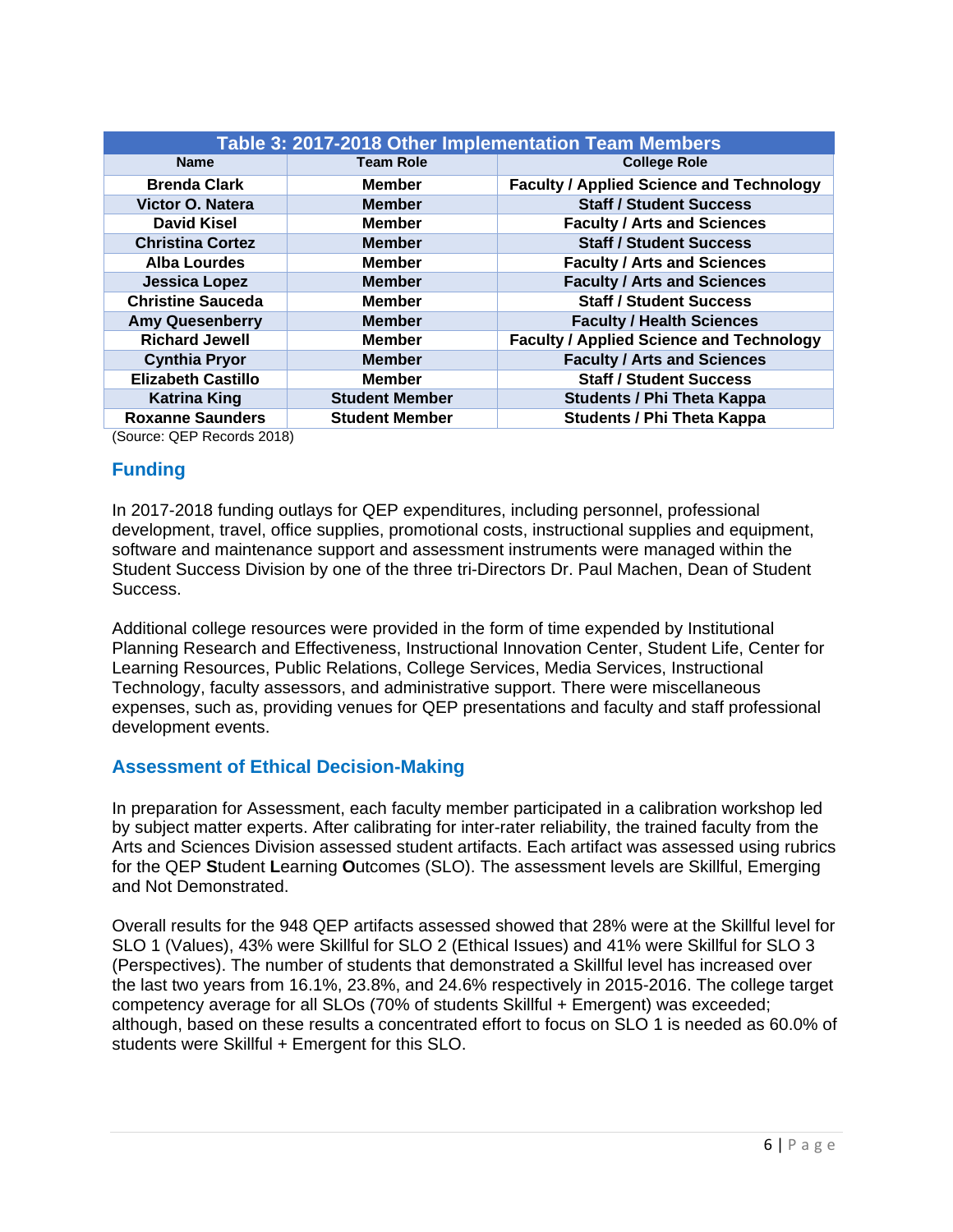| Table 4: QEP SLO Results 2016 vs 2018 |                     |                     |                     |  |
|---------------------------------------|---------------------|---------------------|---------------------|--|
| <b>QEP SLOS</b>                       | 2016 ASSESSMENT     | 2017 ASSESSMENT     | 2018 ASSESSMENT     |  |
|                                       | <b>RESULTS</b>      | <b>RESULTS</b>      | <b>RESULTS</b>      |  |
|                                       | Skillful + Emergent | Skillful + Emergent | Skillful + Emergent |  |
| SLO 1: Values                         | 50.4%               | 63.9%               | 60.0%               |  |
| SLO 2: Ethical Issues                 | 88.7%               | 82.0%               | 81.8%               |  |
| SLO 3: Perspectives                   | 80.2%               | 76.0%               | 83.3%               |  |
| Average of all SLOs                   | 73.1%               | 74.0%               | 75.4%               |  |
| Number of artifacts                   | 744                 | 1290                | 948                 |  |

(Source: *St. Philip's College Assessment Day Showcase Presentation March 23,* 2018)

Fifteen course sections were randomly selected to submit QEP student artifacts for assessment of the QEP Student Learning Outcomes.

As an additional means of assessing St. Philip's College student Ethical Decision-Making skills, Iowa State University's, Research Institutes for Studies in Education administered the Personal and Social Responsibility Inventory (PSRI) to include case studies developed to assess the three QEP Student Learning Outcomes to SPC students. All students enrolled in SPC courses received an invitation to complete the PSRI-I in fall 2017 and PSRI-II via email during spring 2018. Two separate administrations served as pre- and post-tests, allowing for comparison of results to determine student progress in addition to evaluation of the total student population for progress toward Student Learning Outcome achievement as data was collected for trend comparison throughout the QEP. For the PSRI-I there were 743 respondents and for PSRI-II 323 respondents. A comparison was made for the 165 students that took both the PSRI-I and PSRI-II. We will discuss the finding of the PSRI report and multi-Year comparison study on pages 25 and 26.

# **Evaluation of QEP Process**

Evaluation of the QEP process indicates that current strategies are working effectively. The QEP is embedded in St. Philip's College institutional planning and assessment process. Each operational unit completes an Operational Unit Assessment Plan (OUAP) that must support in whole or in part, the College Mission, strategic direction and action plans, which include the QEP. OUAPs are reviewed annually by the entire SPC supervisory chain of command, including the college President. Beginning fall 2016, programs incorporated Student Learning Outcomes that address Ethical Decision-Making in their Operational Unit Assessment Plans. Additionally, in order to evaluate the success of QEP implementation, process outcomes were developed.

# **Initial Goal and Intended Outcomes**

The QEP goal is for students to engage in specific measurable activities that will provide opportunities to enhance their Ethical Decision-Making skills. It is supported by two objectives:

- 1. Plan, implement and assess the QEP process to ensure the goal is met.
- 2. Assess student learning for attainment of Ethical Decision-Making skills.

An Annual QEP Implementation Assessment Cycle exists concurrently for each objective to assure the QEP goal is met. The graphic below represents the cycle for Objective 1: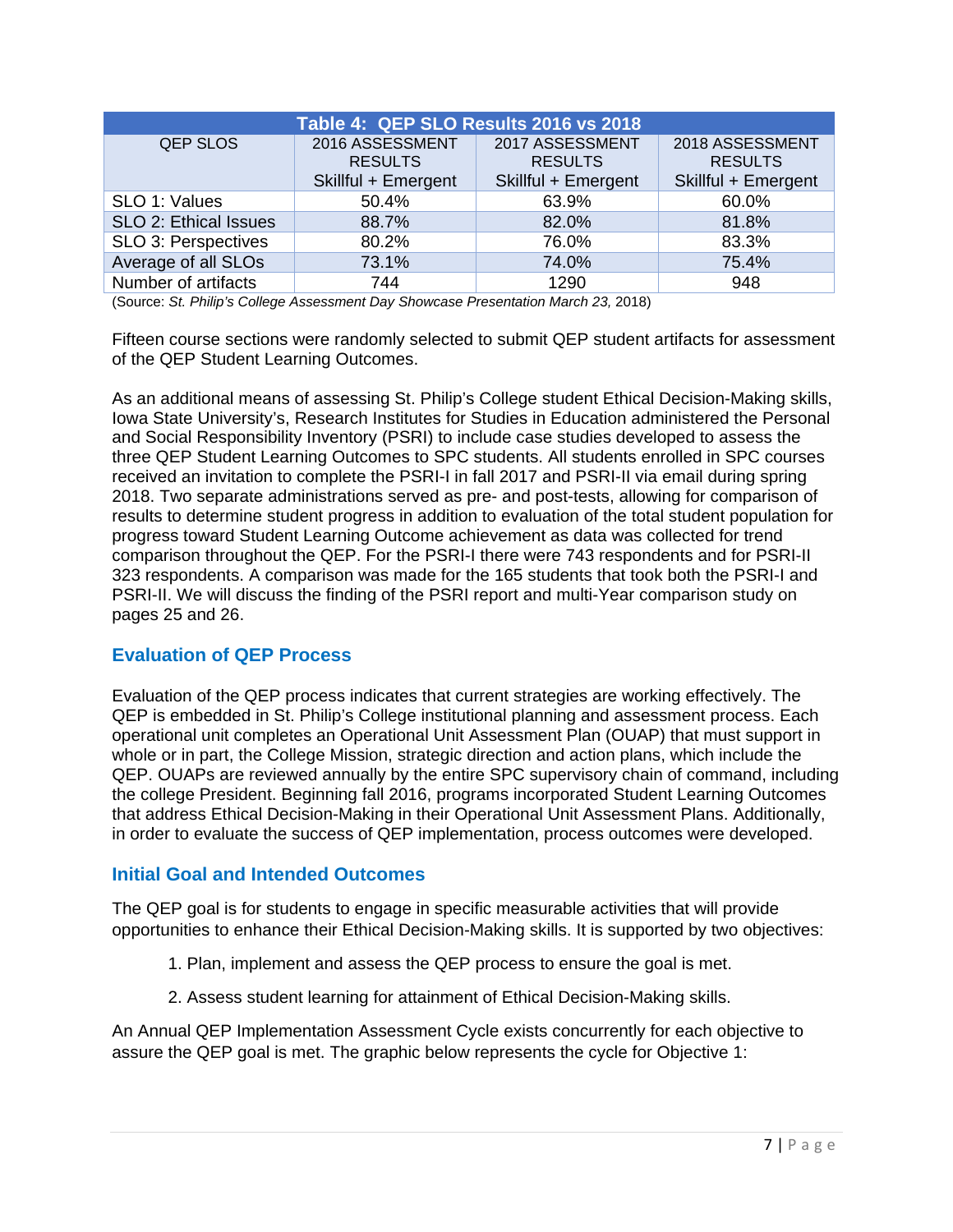# **QEP Implementation Assessment Cycle**

*Objective 1: Plan, implement and assess QEP* 



Four key strategies delineate the methods to implement the QEP at St. Philip's College. Process Outcomes provide a means for assessing the success of the strategies:

1. Faculty and staff will have the support needed to provide quality Ethical Decision-Making instruction and assignments.

- 2. Faculty and staff will continuously improve the quality of assignments.
- 3. Student engagement in Ethical Decision-Making learning activities will increase.
- 4. Increased Awareness of Ethical Decision-Making.

Assessment of student learning is accomplished by measuring competency across three Ethical Decision-Making student learning outcomes or VIP's:

- 1. **V**alues: Students gain skills to assess their own values.
- 2. Ethical **I**ssues: Students identify and are knowledgeable of ethical issues.
- 3. **P**erspectives: Students analyze various ethical perspectives.

Figure 2 represents the assessment cycle for QEP Objective 2: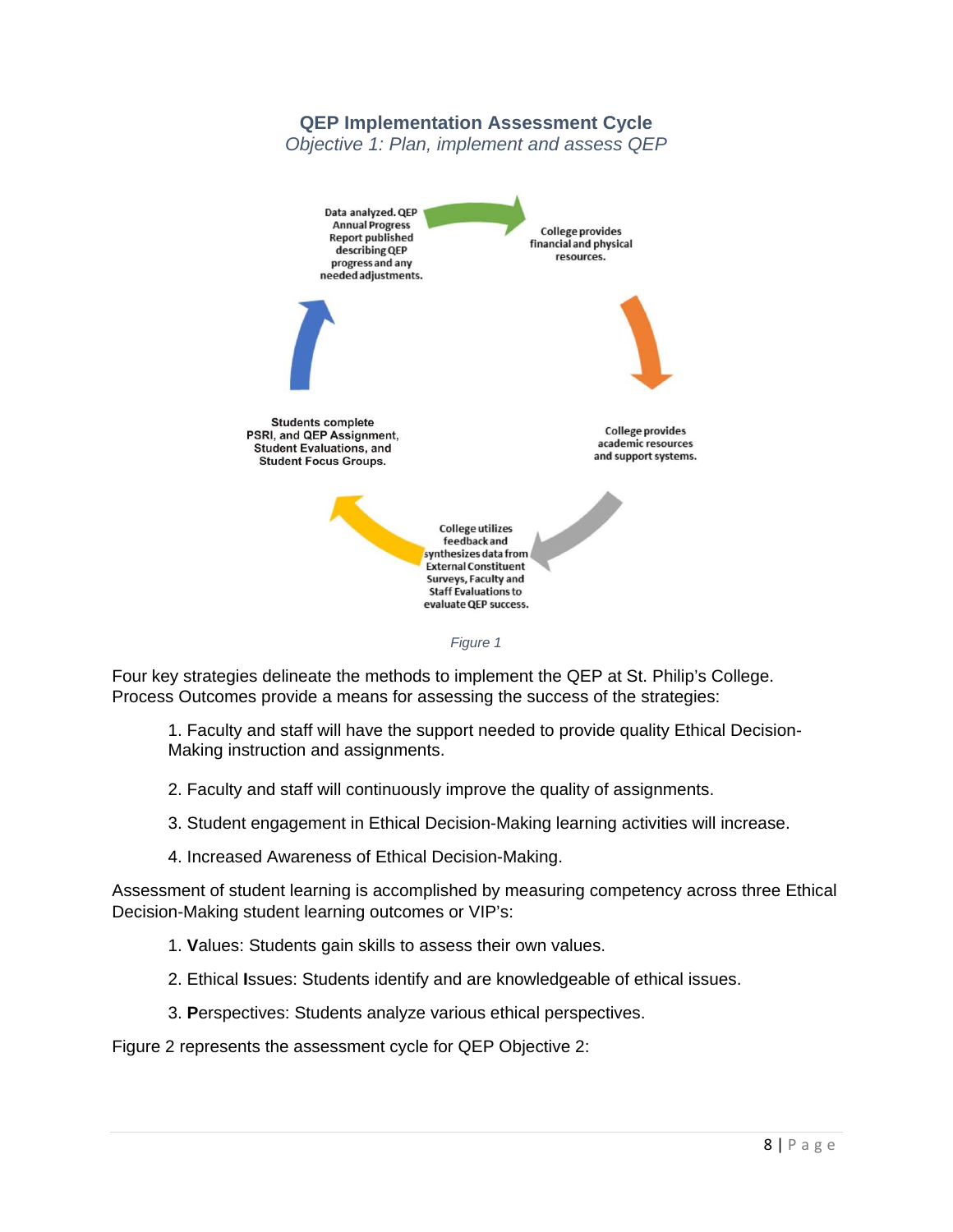**QEP Implementation Assessment Cycle** 

*Objective 2: Assess student learning for attainment of Ethical Decision-Making skills* 



As the QEP Implementation Assessment Cycle continues, results are used for ongoing improvement. External and internal constituencies are kept abreast of the current status of the QEP via the QEP Website and through presentations at all College Meeting, College Division meetings, External Constituent/Advisory meetings, Student EDM Focus Groups, Welcome tables during the first week of each semester, Club Rush, and invitations to meetings made by other external and internal constituencies. The college fully expects improved student learning outcomes as faculty incorporate specific coursework designed to enhance students' Ethical Decision-Making skills into the classroom and as students engage in co-curricular learning opportunities. Additional expectations include a more collaborative campus culture and increased focus on Ethical Decision-Making.

# **Implementation Timeline Overview**

#### **Fall 2014-Spring 2015**

#### *Planning Year*

QEP professional development begins; no implementation in courses

#### **Fall 2015-Spring 2016**

#### *Pilot Year (Year 0)*

QEP professional development continued; faculty workshops developed and piloted; all identified courses provide assignments related to the Ethical Decision-Making SLOs (values, issues, perspectives); campus-wide awareness campaign initiated; special projects initiated; Division roundtables initiated; Student Learning Outcomes Assessment and QEP implementation assessment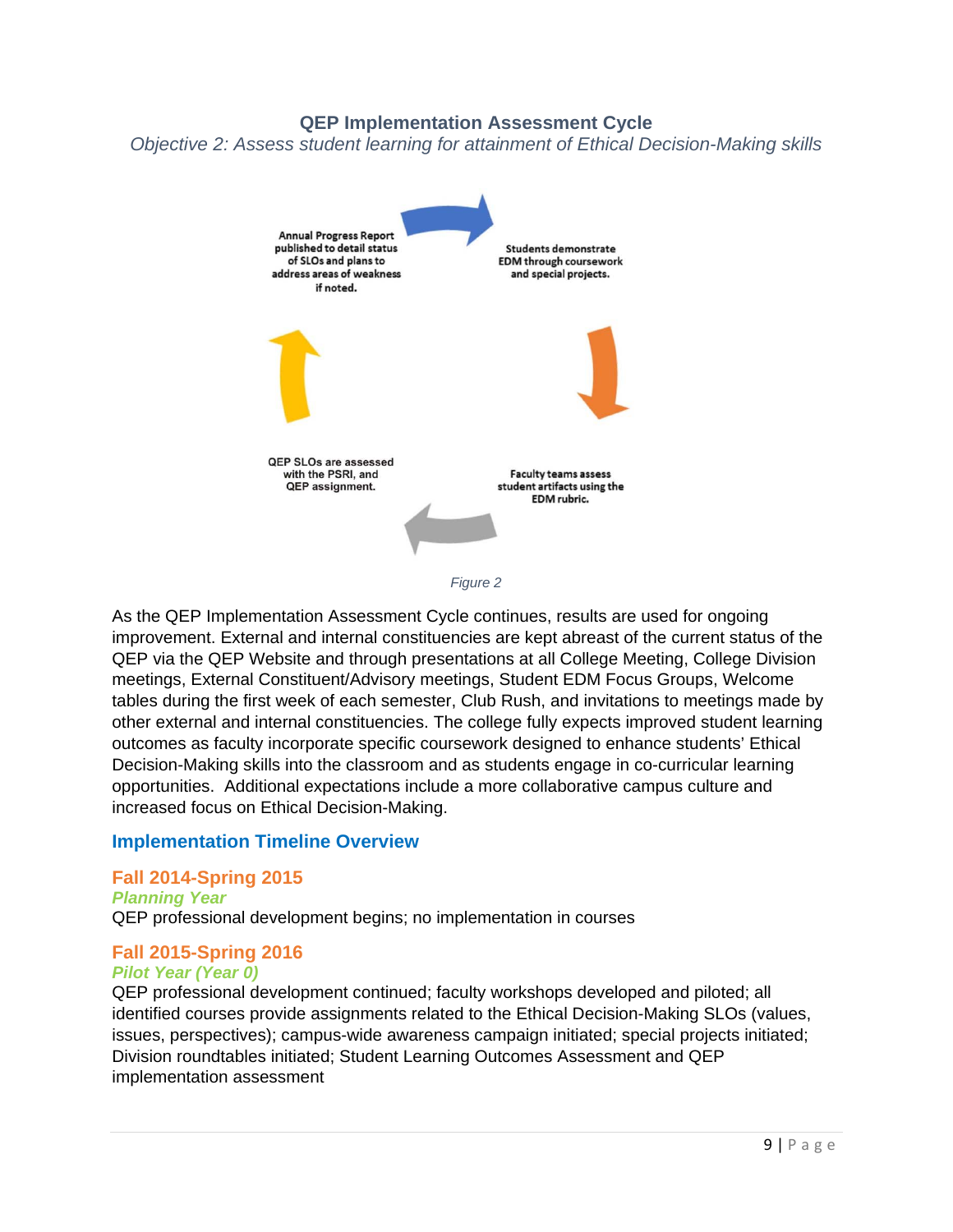# **Fall 2016- Spring 2017**

#### *Implementation (Year 1)*

QEP professional development and workshops continue; all identified courses provide assignments related to the Ethical Decision-Making SLOs (values, issues, perspectives); campus-wide awareness campaign continued; special projects continued; Division roundtables/Best Practices; continuation of QEP student learning outcomes assessment and QEP implementation assessment

#### **Fall 2017- Spring 2018**

#### *Implementation (Year 2)*

QEP professional development and workshops continue; all identified courses provide assignments related to the Ethical Decision-Making SLOs (values, issues, perspectives); campus-wide awareness campaign continued; special projects continued; Division Best Practices continued; continuation of QEP student learning outcomes assessment and QEP implementation assessment

# **Fall 2018- Spring 2019**

#### *Implementation (Year 3)*

QEP professional development and workshops continue; all identified courses provide assignments related to the Ethical Decision-Making SLOs (values, issues, perspectives); campus wide awareness campaign continued; special projects continued; Division Best Practices continued; continuation of QEP student learning outcomes assessment and QEP implementation assessment

#### **Fall 2019- Spring 2020**

#### *Implementation (Year 4)*

QEP professional development and workshops continue; all identified courses provide assignments related to the Ethical Decision-Making SLOs (values, issues, perspectives); campus-wide awareness campaign continued; special projects continued; Division Best Practices continued; continuation of QEP student learning outcomes assessment and QEP implementation assessment

#### **Fall 2020- Spring 2021**

#### *Implementation (Year 5)*

QEP professional development and workshops continue; all identified courses provide assignments related to the Ethical Decision-Making SLOs (values, issues, perspectives); campus-wide awareness campaign continued; special projects continued; Division Best Practices continued; continuation of QEP student learning outcomes assessment and QEP implementation assessment; Five Year Impact Report completed

A detailed timeline overview for the QEP, as contained in the initial proposal, supplies a checklist for monitoring progress. Adherence to the timeline ensures each task or activity required to implement the QEP occurs.

# **Key Strategies**

Four **Key Strategies** along with outcomes to measure their successfulness were developed for the QEP. The following pages offer summary details of *Implementation* and *Process Outcomes* along with *Results* of the outcomes. Also described for each key strategy is *Additional Measures and Actions*. These measures and actions were proposed and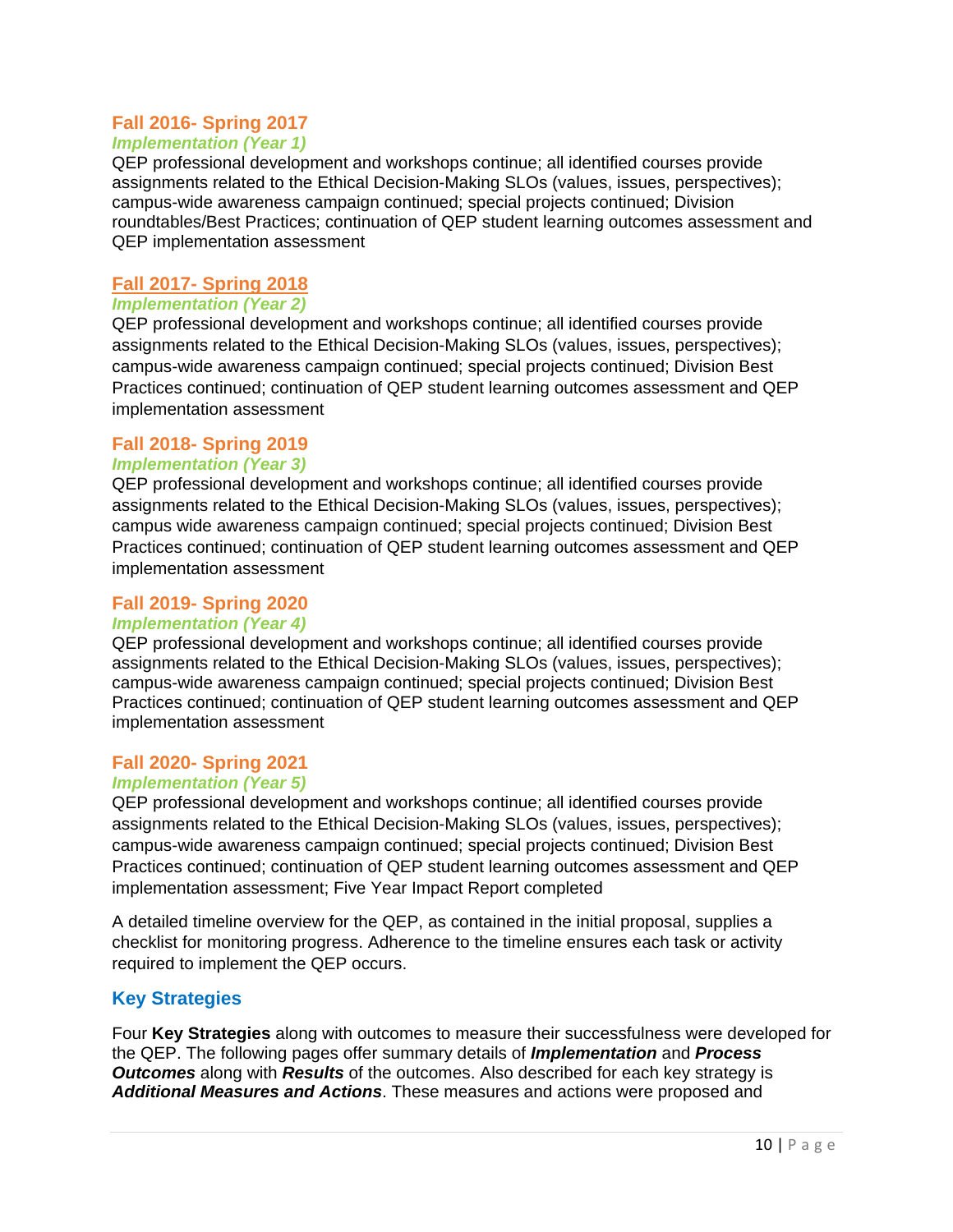implemented by the QEP Team to provide informative data to drive ongoing decision-making during QEP implementation throughout fall 2018. Finally, for each of the key strategies an Action Plan describes the methods for improvement and continuation of the QEP for spring 2018 as recommended by the QEP Implementation Team.

Methods to achieve these outcomes include four Key Strategies that drive QEP implementation:

- 1. Faculty and staff professional development
- 2. Faculty-Student Best Practice sharing
- 3. Student engagement in Ethical Decision-Making
- 4. Community-wide Ethical Decision-Making awareness.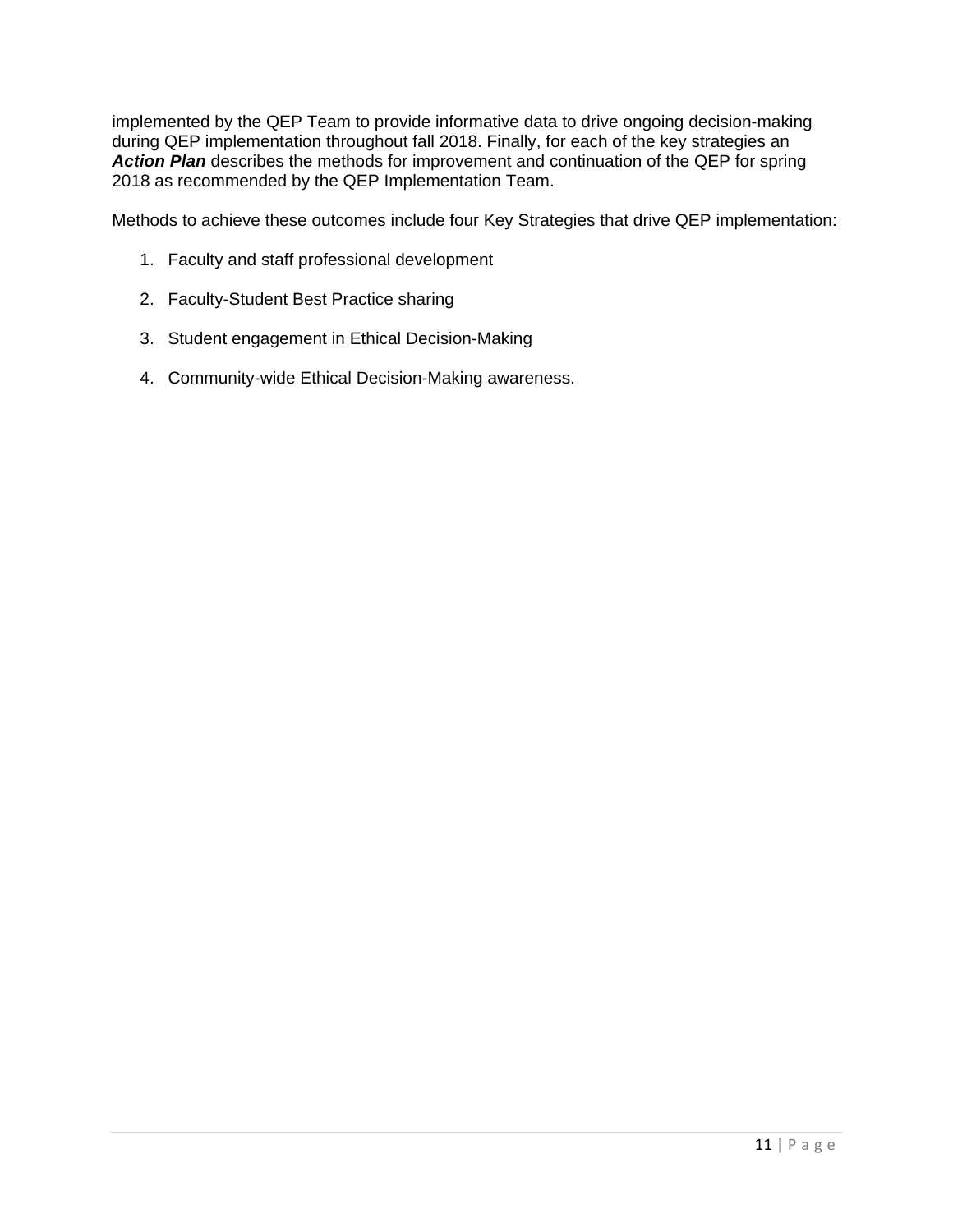# **Key Strategy One: Faculty and Staff Professional Development Activities**

Several events were hosted by the QEP Implementation Team in order to promote QEP awareness, deliver professional development opportunities, and continue broad-based involvement in implementing the plan. The QEP Team shared ideas and strategies developed from their research to communicate the goals, focus, and intended student learning outcomes of the QEP, as well as to equip faculty and staff to develop student assignments/activities and to engage students in learning about and applying Ethical Decision-Making. This section of the report describes QEP sessions and the results of those presentations or workshops intended specifically for professional development.

# **Implementation: Teaching and Assessing Ethical Decision-Making**

At the start of each Fall and Spring semester, SPC has a Professional Development Week, which begins with a Saturday Convocation for the entire faculty and staff, including adjunct faculty and off-site faculty, administrators, and staff. This is hosted in the Watson Fine Arts Center Auditorium and numbers well over 450 participants.

At the Fall Convocation on Saturday August 19, 2017 Matt Fuller and Andy Hill, in accompaniment with the college President, Dr. Adena Williams Loston presented a case study. For maximum interaction and participation, the participants worked in small groups after the scenario was presented. The participants then used the SPC 4-step Process of EDM. At this point the facilitators took questions, comments and observations. The college President also responded, having reviewed the case study beforehand, adding her specific comments and observations.

On Thursday August 24, 2017 during the Professional Development Week, QEP invited a guest speaker, Dr. Miguel Bedolla, Associate Director of the Health Career Opportunity Program at UTSA, who spoke on "Why Do We Need Ethics?" Dr. Miguel Bedolla also served as an honorary member of the QEP Implementation Team, attending meetings during the spring of 2018.

At the Spring Convocation on Saturday January 6, 2018 Matt Fuller and Andy Hill, in accompaniment with the college President, again presented a case study to the entire college faculty and staff, using a similar format as the one described above.

Workshops offered opportunities for faculty and staff to work in small group settings to learn methods for facilitating student attainment of the QEP Student Learning Outcomes. Furthermore, professional development for faculty and staff was delivered through a QEP presentation entitled *Teaching and Assessing Ethical Decision-Making* developed by the QEP Core Team. During the fall semester *Teaching and Assessing Ethical Decision-Making* was presented on three separate occasions.

At the conclusion of each of these professional development sessions an event evaluation was administered to the participants to obtain feedback. Participants were given a hardcopy Likert scale survey and were asked to offer comments and suggestions as well. QEP Directors collected and tabulated responses following each event. Results were shared with the President's Cabinet, the QEP Core and Implementation Teams, and used to make ongoing revisions throughout the semester. For example, comments and suggestions included requests for case studies, PowerPoint presentations and for specific assignment examples. Based on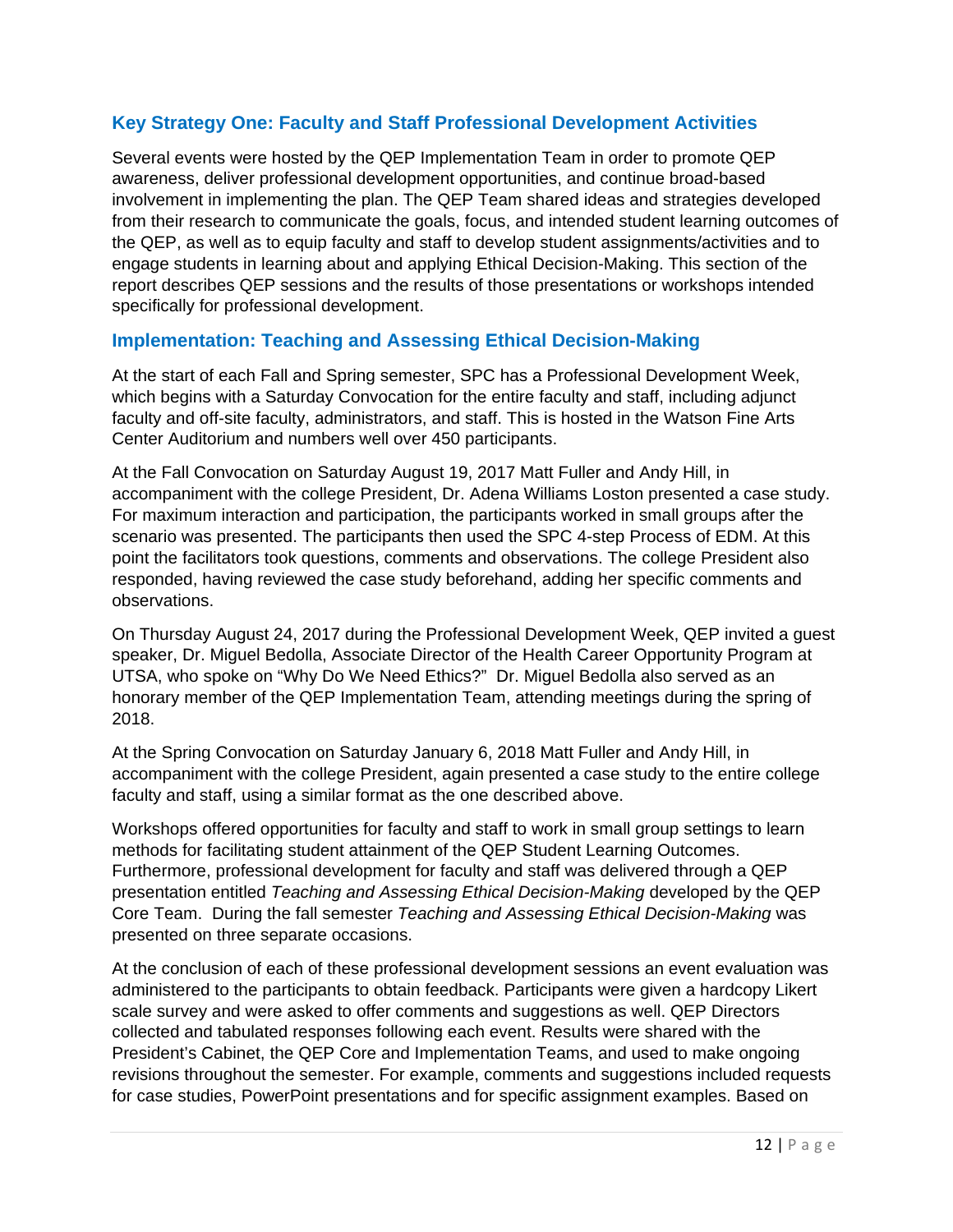these requests, handout materials were prepared and made available to those who had requested them; these Power Point Presentations and handout materials were then used for subsequent QEP events.

| Table 5: 2017-2018 QEP Professional Development                                                             |                 |                           |    |  |
|-------------------------------------------------------------------------------------------------------------|-----------------|---------------------------|----|--|
| <b>EVENT TITLE</b>                                                                                          | <b>DATE</b>     | <b>LOCATION</b>           | N  |  |
| <b>Professional Development</b><br><b>Workshop Teaching and Assessing</b><br><b>Ethical Decision-Making</b> | August 24, 2017 | <b>SPC Heritage Room</b>  | 19 |  |
| <b>Professional Development</b><br><b>Workshop Teaching and Assessing</b><br><b>Ethical Decision-Making</b> | October 6, 2017 | SPC CLR 301               | 14 |  |
| <b>Professional Development</b><br><b>Workshop Teaching and Assessing</b><br><b>Ethical Decision-Making</b> | January 9, 2018 | SPC SLC 219 B             | 23 |  |
|                                                                                                             |                 | <b>Total Participants</b> | 56 |  |

(Source: QEP Event Records 2018)

# **QEP Professional Development Resources**

St. Philip's College continues to utilize the resources from the Association of Practical and Professional Ethics (APPE), an international collaboration of educators, business leaders, government leaders and professionals from multiple disciplines. APPE defines its Mission as follows:

*The Association for Practical Professional Ethics (APPE) is a comprehensive international organization advancing scholarship, education, and practice in practical and professional ethics.* 

*Through its individual and institutional members, APPE supports and trains the next generation of faculty and professionals, works to improve ethical conduct in the workplace, and to advance public dialogue in ethics and values.* 

From March 1-4, 2018 subject matter experts, Matt Fuller and Andy Hill, attended the 27<sup>th</sup> Annual APPE Conference. Five student members of the SPC Ethics Bowl Team were also selected and attend the conference and to observe the National Ethics Bowl Competition. Two of the QEP Directors also attended the conference. The two QEP Directors participated in a day-long pre-Conference session hosted by the Prindle Center at Depauw University, during which time nationally and internationally-recognized Ethics Center Directors and Staff from across the country discussed the opportunities and challenges of organizing an ethics center at the college and university level.

In addition to the resources available to SPC through APPE, other professional development resources related to Ethical Decision-Making continue to grow and are always available. They include:

- QEP Website
- SPC Ethical Decision-Making Teaching Model
- SPC QEP Ethical Decision-Making Learning Commons through the college online learning platform CANVAS
- Master Teacher Course content includes Ethical Decision-Making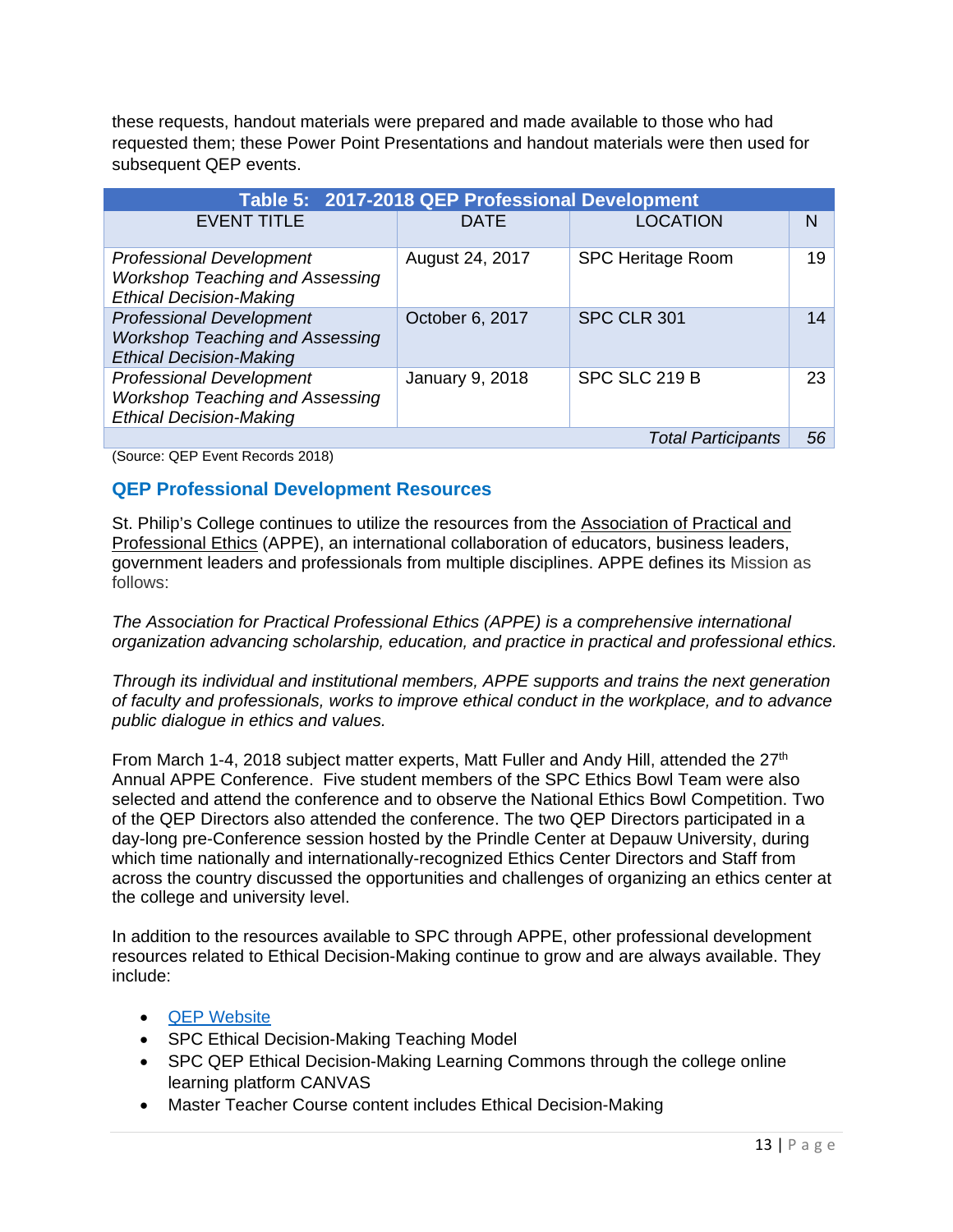- Center for Learning Resources: LibGuide: Ethical Decision-Making
- QEP Team workshops and presentations
- Individual consultation with QEP Team members and peer review of EDM assignments

In order to determine the effectiveness of QEP professional development, feedback was collected throughout the year. Following are the results of this input for Key Strategy One.

#### **Outcome**

Faculty and staff have the support needed to provide quality Ethical Decision-Making instruction and assignments which are valid for assessment as evidenced by the results of QEP Faculty/Staff Evaluation Surveys conducted following QEP faculty and staff professional development events.

#### **Results**

Qualitative and quantitative data were collected to evaluate professional development needs of the St. Philip's College community. Based on results and action plans from 2016-2017, in 2017- 2018 the focus moved from Ethical Decision Making *Instruction and Assignments* toward *Case Study Analysis*. Ethical Decision-Making instructions and presentations are conducted upon request.

| Table 6: PDW January 9, 2018 Faculty/Staff Evaluation Surveys Spring 2018 |                 |                 |  |  |
|---------------------------------------------------------------------------|-----------------|-----------------|--|--|
| <b>RESPONSE ITEM</b>                                                      | NUMBER STRONGLY | % STRONGLY      |  |  |
|                                                                           | AGREED OR AGRED | AREED OR AGREED |  |  |
| 1. The QEP event met the stated objectives.                               | 12/12           | 100%            |  |  |
| 2. The QEP event provided me with useful information                      | 12/12           | 100%            |  |  |
| about St. Philip's College QEP.                                           |                 |                 |  |  |
| 3. The QEP event provided me with useful information                      | 12/12           | 100%            |  |  |
| about Ethical Decision-Making.                                            |                 |                 |  |  |
| 4. The QEP event provided me with examples of useful                      | 12/12           | 100%            |  |  |
| methods for making an ethical decision.                                   |                 |                 |  |  |
| 5. The QEP event provided me with examples of useful                      | 12/12           | 100%            |  |  |
| methods for engaging diverse students in Ethical                          |                 |                 |  |  |
| Decision-Making skill development activities.                             |                 |                 |  |  |
| 6. The presenters answered questions completely and                       | 12/12           | 100%            |  |  |
| appropriately.                                                            |                 |                 |  |  |
| 7. I was satisfied with the quality of this event.                        | 12/12           | 100%            |  |  |

(Source: QEP Faculty/Staff Evaluation Surveys 2017-2018)

The quantitative results of the event evaluations strongly suggest event participants perceive the QEP Team is sufficiently supporting professional development needs. Faculty and staff both on campus and at our partnering off-site locations, including Dual Credit and Early College High Schools, continue to learn about incorporating Ethical Decision-Making activities into our culture with a *Can-Do Spirit*, one of our six College Values.

# **Action Plan**

In 2018-2019 stronger support of off-site locations such as DC/ECHS will be discussed at the Core and Implementation meetings. A move to reduce division meetings in favor of refocusing time to off-site locations such as DC/ECHS will be made.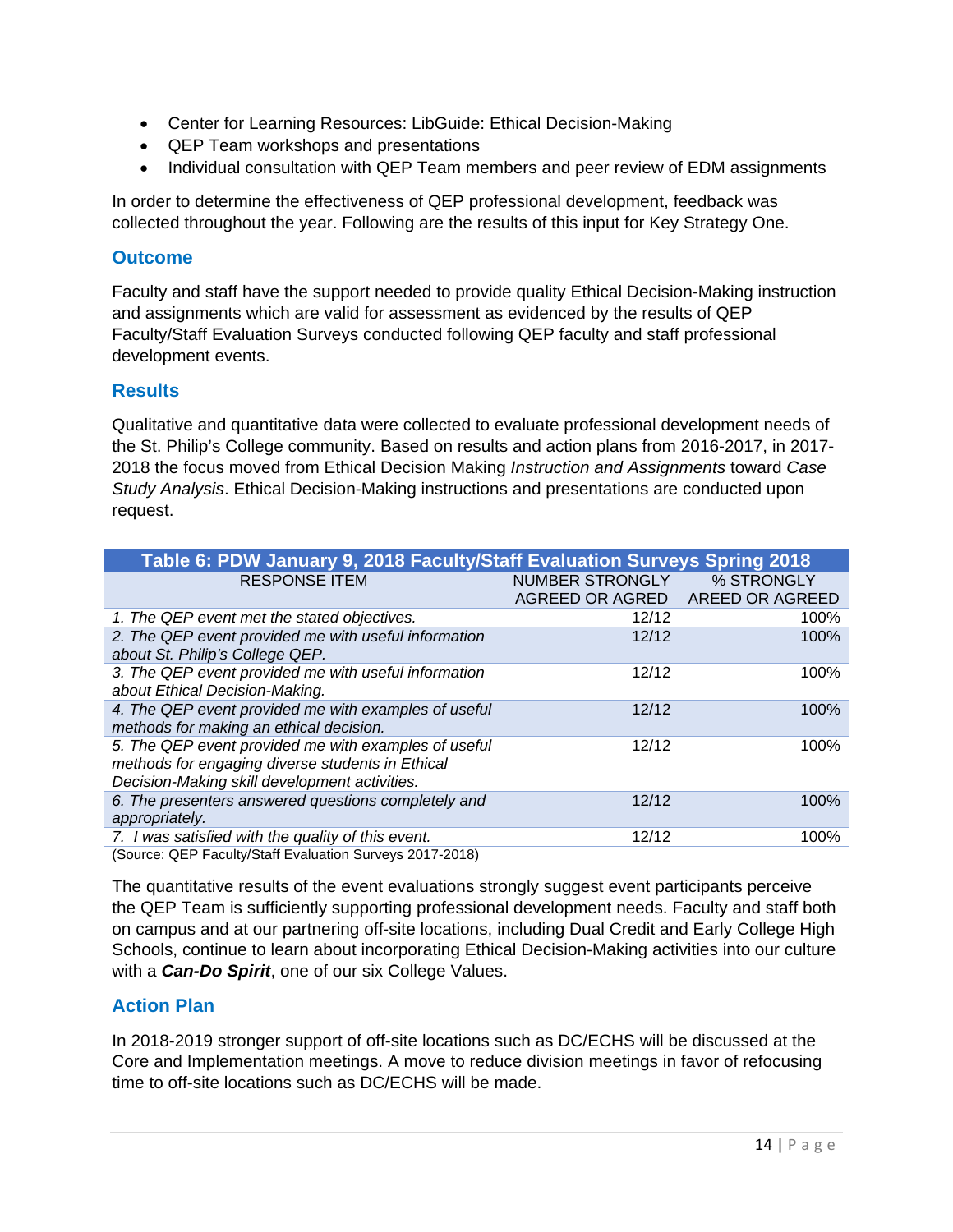To strengthen staff interactions with students, in 2018-2019 the four non-Academic Division Best Practices will emphasize a more real-world EDM focus. Instead of focusing on case studies, we will urge staff to assist students in approaching their decision making by way of the EDM 4-step process and through the VIPs.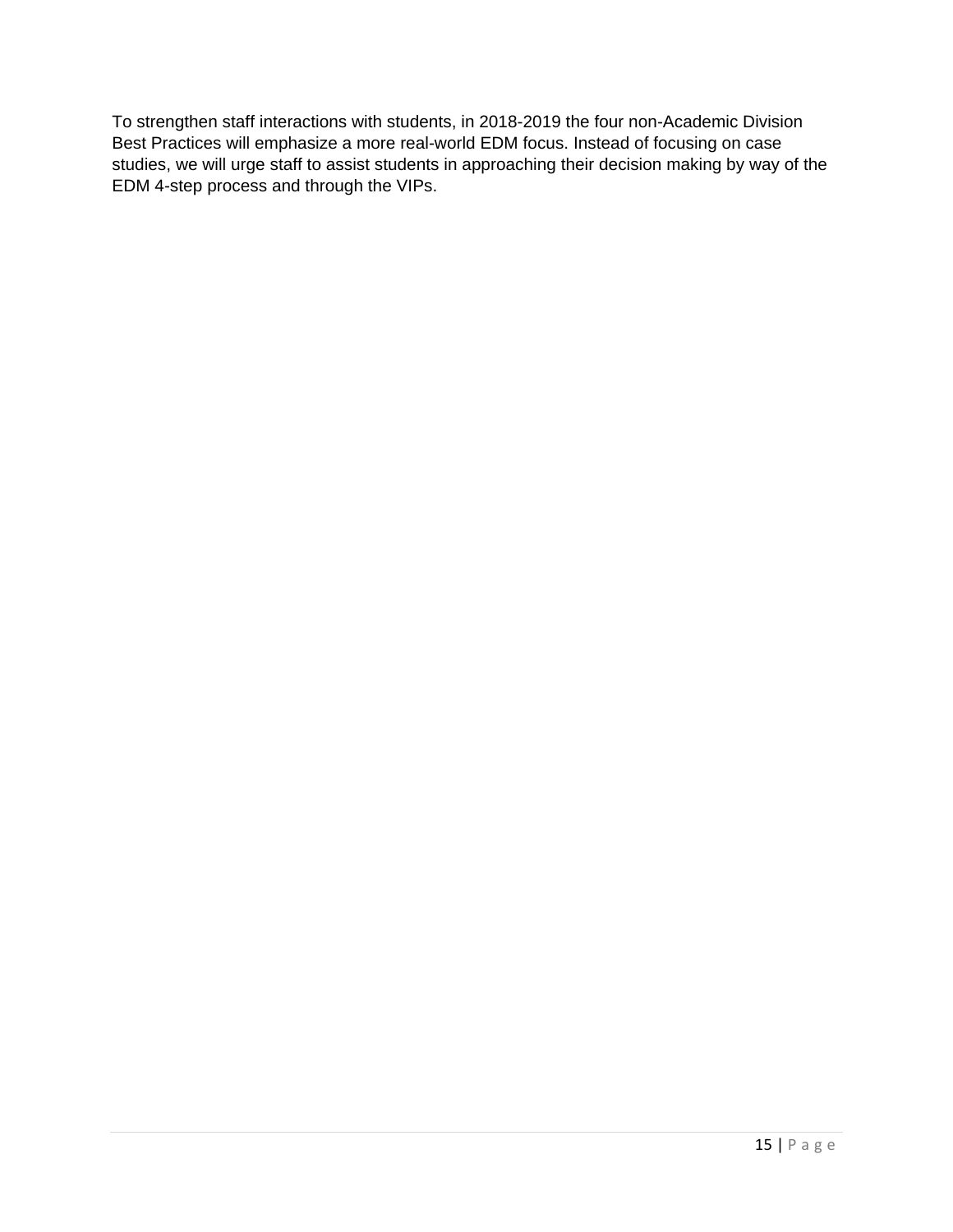# **Key Strategy Two: Faculty-Student Best Practice Sharing**

Faculty and staff had multiple opportunities to discuss Best Practices to promote EDM, while also evaluating student feedback on what worked for faculty and students.

# **Implementation: Best Practice Forums**

Venues of implementing faculty-student Best Practice sharing included Best Practice Forums, held each semester at academic division meetings, a Learning Commons created via the CANVAS online learning platform, and obtaining student feedback. Student feedback was gathered at student focus groups held throughout the year.

Members of the QEP team facilitated Best Practice Forums at least once in fall 2017 and once in spring 2018 to all seven college divisions.

| Table 7: Fall 2017 QEP Best Practice Forums |                    |                                               |     |  |
|---------------------------------------------|--------------------|-----------------------------------------------|-----|--|
| <b>EVENT TITLE</b>                          | <b>DATE</b>        | <b>DIVISION</b>                               | N   |  |
| <b>QEP Overview and Best Practice Forum</b> | September 13, 2017 | Applied Science and<br>Technology             | 29  |  |
| <b>QEP Overview and Best Practice Forum</b> | September 15, 2017 | <b>Arts and Sciences</b>                      | 89  |  |
| <b>QEP Overview and Best Practice Forum</b> | September 20, 2017 | <b>Health Sciences</b>                        | 45  |  |
| <b>QEP Overview and Best Practice Forum</b> | September 22, 2017 | <b>College Services</b>                       | 27  |  |
| <b>QEP Overview and Best Practice Forum</b> | October 5, 2017    | <b>Presidents Division</b>                    | 16  |  |
| <b>QEP Overview and Best Practice Forum</b> | October 18, 2017   | Interdisciplinary<br><b>Programs Division</b> | 21  |  |
| <b>QEP Overview and Best Practice Forum</b> | October 20, 2017   | <b>Student Success</b>                        | 48  |  |
|                                             |                    | <b>Total Participants</b>                     | 275 |  |

(Source: QEP Event Records 2018)

| Table 8: Spring 2018 QEP Best Practice Forums |                   |                                               |     |
|-----------------------------------------------|-------------------|-----------------------------------------------|-----|
| <b>EVENT TITLE</b>                            | <b>DATES</b>      | <b>DIVISION</b>                               | N   |
| <b>QEP Overview and Best Practice Forum</b>   | January 9, 2018   | Applied Science and<br>Technology             | 72  |
| <b>QEP Overview and Best Practice Forum</b>   | February 21, 2018 | Interdisciplinary<br><b>Programs Division</b> | 21  |
| <b>QEP Overview and Best Practice Forum</b>   | February 21, 2018 | <b>Health Sciences</b>                        | 47  |
| <b>QEP Update and Best Practice Forum</b>     | February 22, 2018 | Applied Science and<br>Technology             | 23  |
| <b>QEP Overview and Best Practice Forum</b>   | February 23, 2018 | <b>Arts and Sciences</b>                      | 59  |
| <b>QEP Update and Best Practice Forum</b>     | March 26, 2018    | Interdisciplinary<br><b>Programs Division</b> | 19  |
| <b>QEP Overview and Best Practice Forum</b>   | March 23, 2018    | <b>Student Success</b>                        | 66  |
| <b>QEP Overview and Best Practice Forum</b>   | April, 19, 2018   | <b>College Services</b>                       | 22  |
| <b>QEP Overview and Best Practice Forum</b>   | May 5, 2018       | <b>President's Division</b>                   | 17  |
|                                               |                   | <b>Total Participants</b>                     | 346 |

(Source: QEP Event Records 2018)

During previous Best Practice Forums, participants discussed the importance of values and how values may influence one's ability to identify ethical issues and consider perspectives of others. Participants were encouraged to continue engaging students in the EDM process with emphasis on the exploration of values.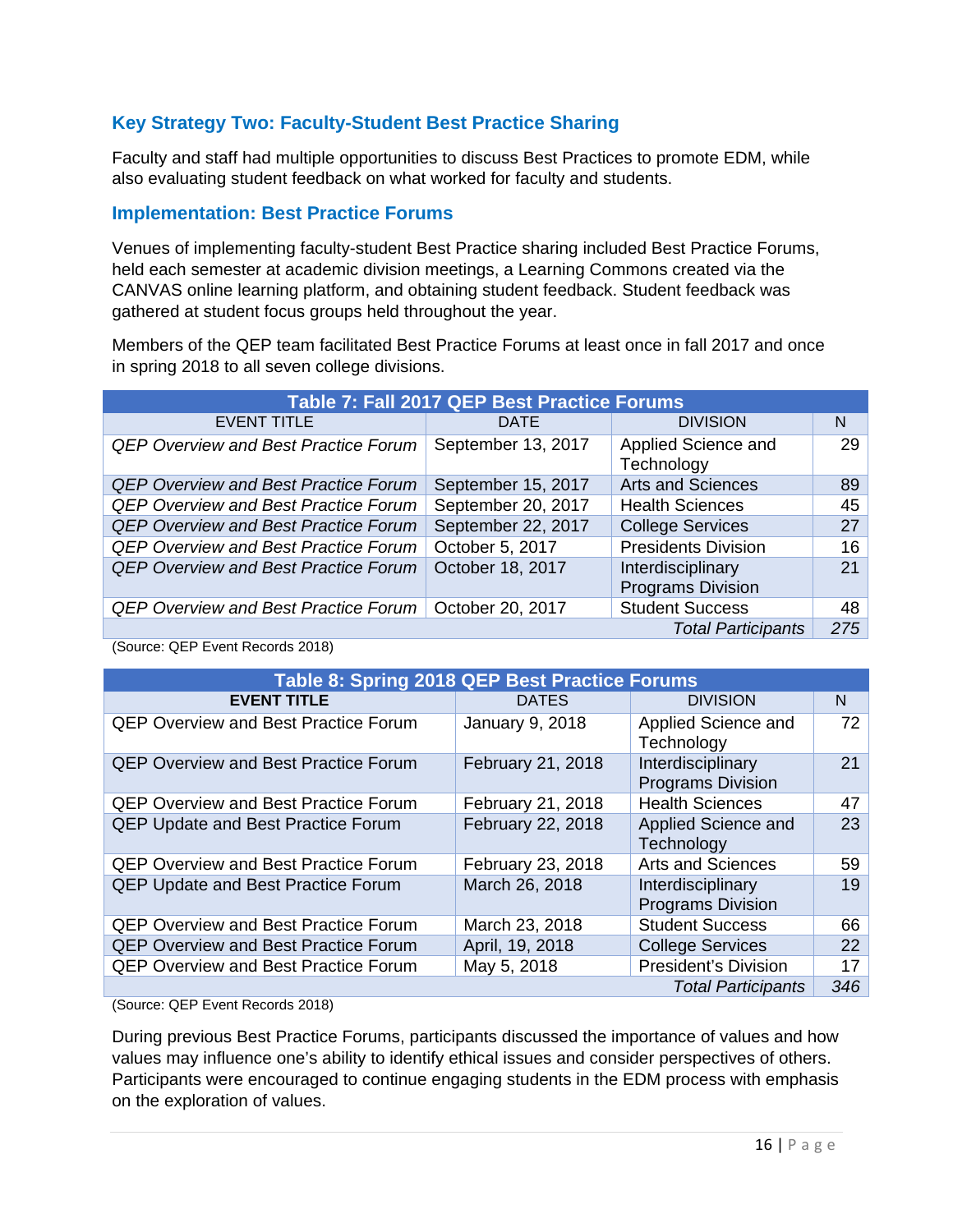As Best Practice sharing continued during spring 2018, employees enhanced their use of Ethical Decision-Making process by utilizing discipline-specific case studies focusing on values. Participants discussed the importance of professional values and how values may influence one's ability to identify ethical issues specific to their discipline. Participants were encouraged to apply lessons learned and engage students in the EDM process with emphasis on disciplinespecific cases.

# **Student Focus Groups**

An additional method of data collection for Best Practice sharing is student focus groups. These student focus groups are organized through Phi Theta Kappa and coordinated by Maria Botello. Prior to visiting a club or origination student focus group leaders read the Mission Statement of each organization, and then create a case study that is relevant to that organization. The focus group began with the President and Vice President of Phi Theta Kappa leading the discussions, with other Phi Theta Kappa members observing. As the year went on, these members of Phi Theta Kappa were then trained to lead the discussions. A total of 12 student focus groups were held 2017-2018 to obtain student input and gauge the level of QEP awareness of the student body.

Results of the 2017-2018 student focus groups: 111 students at SPC and 23 at SWC participated, for a total of 134. Out of those, 85 were male, and 49 were female. The majority of the students indicated they were aware of the St. Philip's College QEP when asked; a few students confused decision with dilemma but had an idea of the Ethical Decision-Making Process.

| Table 9: 2017-2018 QEP Student Focus Groups |                                                    |                           |     |
|---------------------------------------------|----------------------------------------------------|---------------------------|-----|
| <b>EVENT TITLE</b>                          |                                                    | <b>DATE</b>               | N.  |
| <b>Student Focus Groups</b>                 | Phi Theta Kappa                                    | September 18, 2017        | 12  |
| <b>Student Focus Groups</b>                 | Becalos (students from Mexico)                     | September 22, 2017        | 15  |
| <b>Student Focus Groups</b>                 | BIOM 2337 - Respiratory Equipment Maintenance      | October 11, 2017          | 11  |
| <b>Student Focus Groups</b>                 | <b>Construction Technology II Class</b>            | October 25, 2017          | 9   |
| <b>Student Focus Groups</b>                 | Applied Biomedical Equipment Technology            | November 3, 2017          | 14  |
| <b>Student Focus Groups</b>                 | Early College High School (Seniors)                | November 15, 2017         | 36  |
| <b>Student Focus Groups</b>                 | EDUC 2301 - Special Population Class               | February 13, 2018         | 12  |
| <b>Student Focus Groups</b>                 | WLDG 1313 - Intro to Blueprint Reading for Welders | February 27, 2018         | 10  |
| <b>Student Focus Groups</b>                 | National Association of Home Builders              | March 1, 2018             | 4   |
| <b>Student Focus Groups</b>                 | Future United Latino Leaders for Change (FULLC)    | March 9, 2018             | 4   |
| <b>Student Focus Groups</b>                 | <b>Student Government Association (SGA)</b>        | April 13, 2018            | 4   |
| <b>Student Focus Groups</b>                 | <b>Tiger 1 Electric Car Club</b>                   | April 24, 2018            | 3   |
|                                             |                                                    |                           |     |
|                                             |                                                    | <b>Total Participants</b> | 134 |

(Source: Student Success 2017-2018 Ethical Decision-Making Student Focus Group Findings, reported by Maria Botello)

# **Outcome**

Faculty and students will have continuously improving quality of assignments as data is used to make ongoing adjustments. This outcome will be measured by data from student focus groups.

# **Results**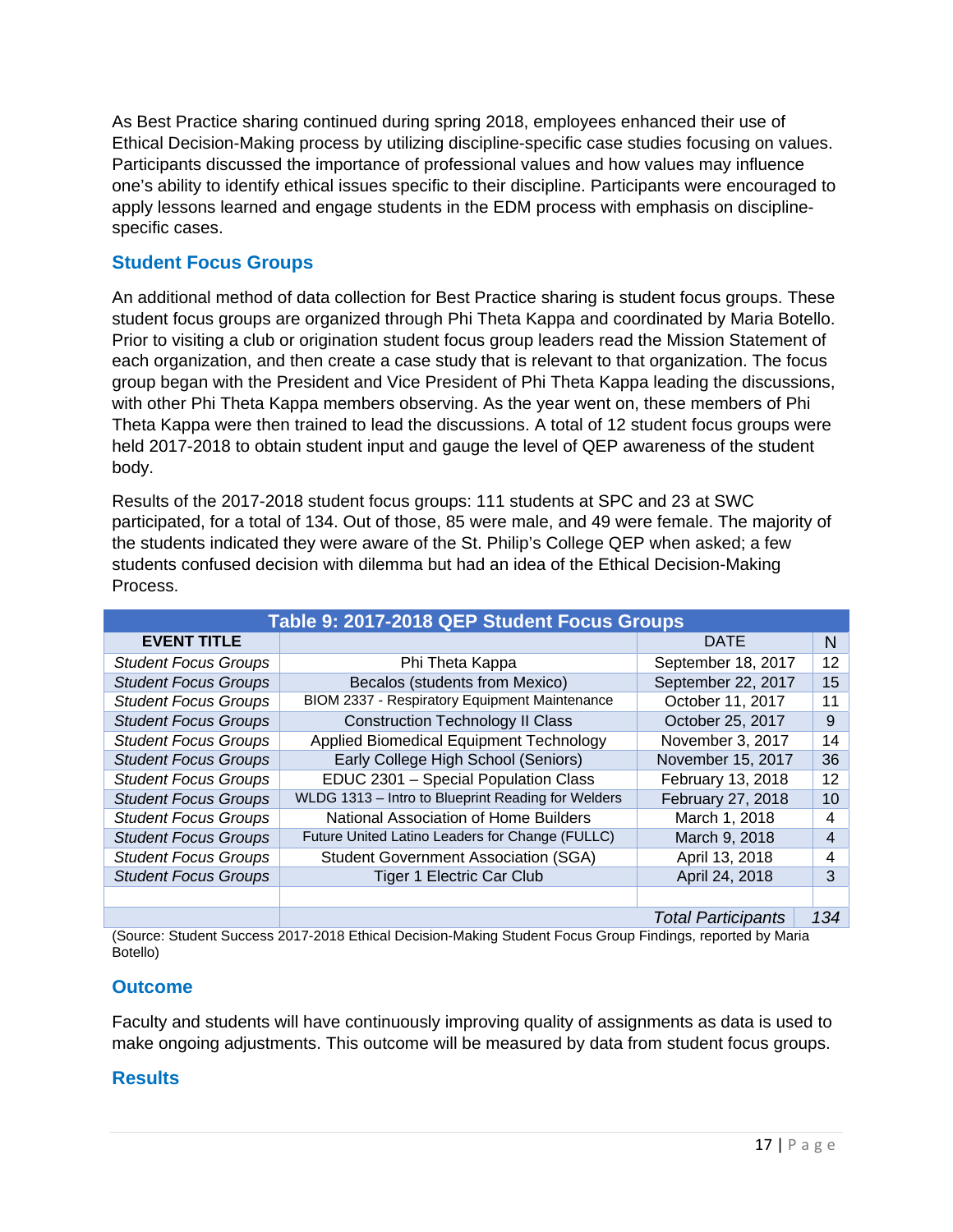Student awareness of the QEP continues to increase and faculty now has access to student feedback regarding Ethical Decision-Making coursework. Best Practice sharing continues, and input is incorporated into curriculum. As we work together to promote Ethical Decision-Making, SPC constituents exemplify our shared value of *Collaboration*.

# **Action Plan**

We will continue presenting ethical decision making content at division meetings and department meetings. We have built a good rapport with the divisions and we continue to present two or three times per semester, when the initial goal was once per semester. We have developed shorter presentations of 10-20 minutes and can give the groups updates by visiting them more often.

Phi Theta Kappa will continue to gather information from student groups. Students' collaborating with students creates an atmosphere for sharing information.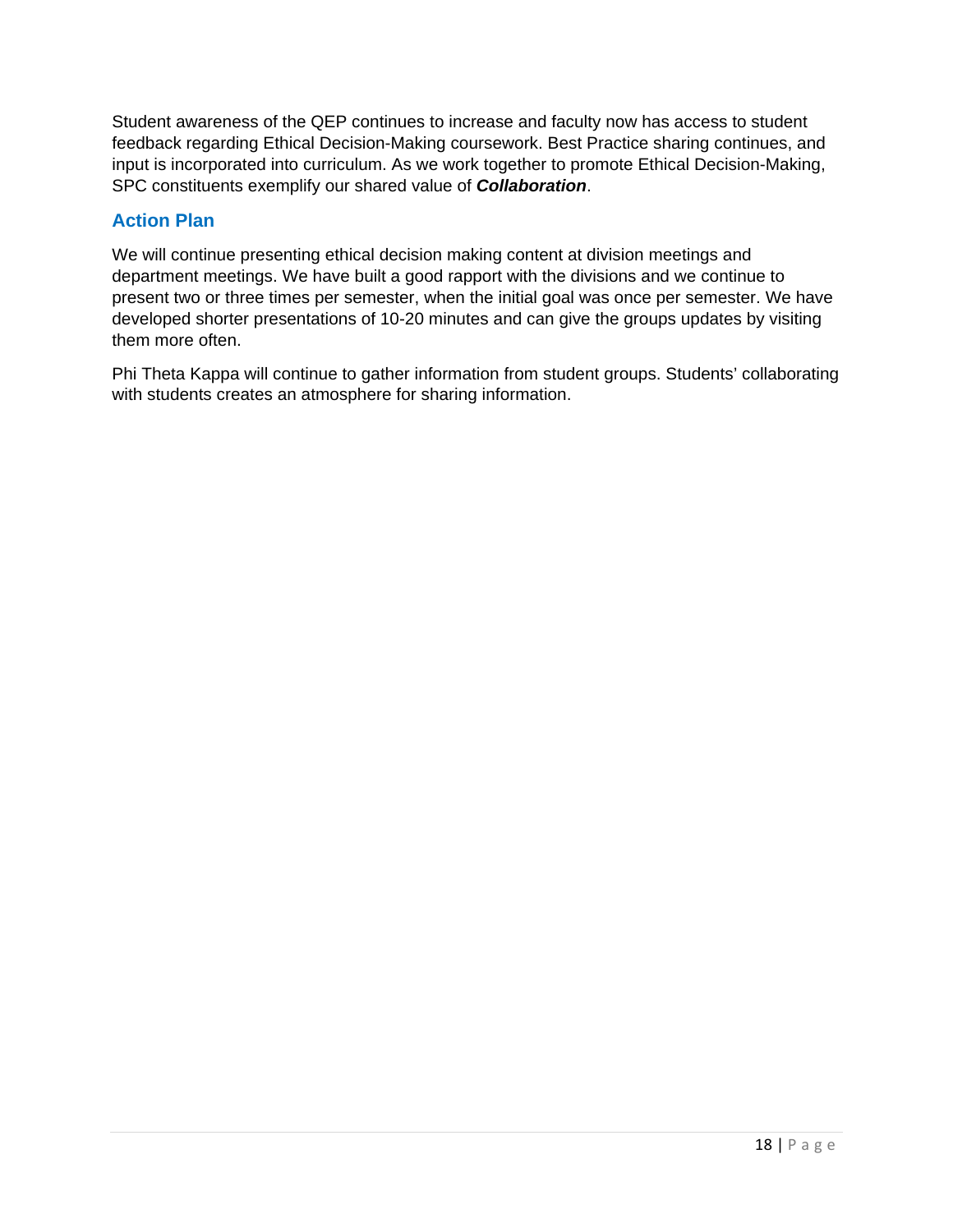# **Key Strategy Three: Student Engagement in Ethical Decision-Making**

Three primary methods were described in the QEP to engage students in Ethical Decision-Making learning activities. The first method involved tying into the High Impact Educational Practice of utilizing New Student Orientation (NSO). The second method initiated is Ethical Decision-Making academic coursework and the third method is Special Projects.

#### **Implementation: New Student Orientation (NSO)**

In order to maximize results, the QEP aligned with the New Student Orientation by offering QEP related activities during each orientation session.

Students take a pre-test, the QEP is then described to students and at the conclusion of each New Student Orientation presentation a post-test is administered to students. Following are summary results of the New Student Orientation post-test QEP question for fall 2017 and spring 2018.

| Table 10: New Student Orientation (Q6) St. Philip's College has a Quality Enhancement<br>Plan that focuses on which of the following themes?                                                                                                          |     |     |     |       |  |
|-------------------------------------------------------------------------------------------------------------------------------------------------------------------------------------------------------------------------------------------------------|-----|-----|-----|-------|--|
| % OF STUDENTS<br><b>TOTAL</b><br><b>TOTAL</b><br><b>TOTAL</b><br>NUMBER OF<br>NUMBER OF<br><b>NUMBER OF</b><br><b>ANSWERING</b><br><b>RESPONSES</b><br><b>CORRECTLY</b><br><b>INCORRECT</b><br><b>CORRECT</b><br><b>RESPONSES</b><br><b>RESPONSES</b> |     |     |     |       |  |
| Fall 2017 August - December                                                                                                                                                                                                                           | 271 | 419 | 690 | 60.7% |  |
| Spring 2018 January - May                                                                                                                                                                                                                             | 91  | 228 | 319 | 71.5% |  |

(Source: Chart Trends Responses NSO/FE Filtered for Q6 from Excel Spreadsheet, supplied by Gina Jasso)

New Student Convocation also engages students through a lively and vibrant presentation of the QEP, a QEP rap song written and performed by a student, and by distributing free T-Shirts with the QEP logo to the audience. Finally, SPC Academic Advisors promote QEP awareness to students when they meet with them throughout the semester. A "talking points" card distributed to each advisor provides prompts to ensure an effective conversation.

#### **Ethical Decision-Making Coursework**

The second method driving Key Strategy Three is Ethical Decision-Making coursework for students. Faculty across the campus have developed and implemented assignments for Ethical Decision-Making instruction. Selected student artifacts were assessed for student attainment of the Institutional Student Learning Outcomes in spring 2018.

28 Faculty assessors scored a SACSCOC-approved sampling of 2044 selected student artifacts, to determine student competency levels in Ethical Decision-Making for three QEP Student Learning Outcomes February 2, 2018. Results of these Student Learning Outcomes were released in the Annual Assessment Day Showcase Report on March 23, 2018. (Valdez 2018) See Table 4 summary of results.

#### **Special Projects I**

The third method of student engagement is Special Projects. Special Projects entails curricular and/or co-curricular student engagement by direct participation through designing, creating, or facilitating a project such as creating a video, research presentation or service learning project. Following are examples of student engagement in QEP Special Projects.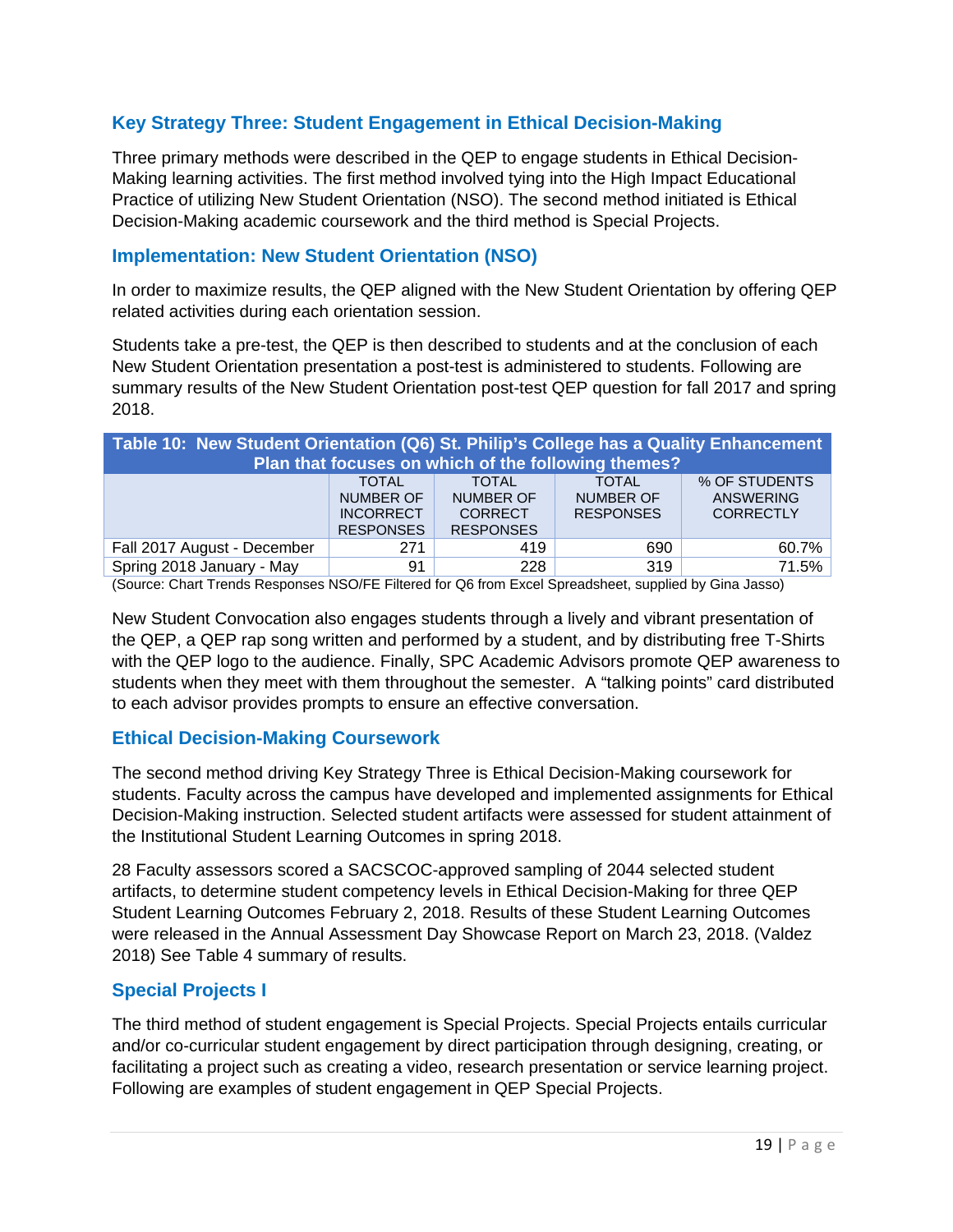The SPC EDM mobile App for Android originally developed during 2016-2017 by faculty member Alberto Vasquez and Hannah Mahaffey, a former Phi Theta Kappa student, is now being reconfigured as an iOS app by Alberto Vasquez.

The app includes information on the QEP process, EDM Student Learning Outcomes, links to the QEP website, embedded video on "What Would You Do", a link to "Feed the Tiger" for QEP questions, and a small quiz game. The iOS app will be similar in configuration.



# **Special Projects II**

In fall 2017 there were 876 students who responded to the *What Would You Do*? scenarios. In spring 2018, there were 490 students who participated in this EDM learning activity, for a grand total of 1,366 for the academic year. The Student Activities Division of Student Life continued to engage students in the QEP by posing thought-provoking scenarios during weekly Spirit Day and throughout the week.

Student Engagement Grants (SEG) were also awarded to three students for promoting and participating in Student Life sponsored *What Would You Do?* scenarios. Two part-time (\$500.00) students and one full-time (\$1000.00) student were awarded scholarships during fall 2017 and spring 2018 for supporting the QEP. SEG students along with the SPC Spirit and Pride Crew invite students to respond to *What Would You Do?* scenarios using the EDM process.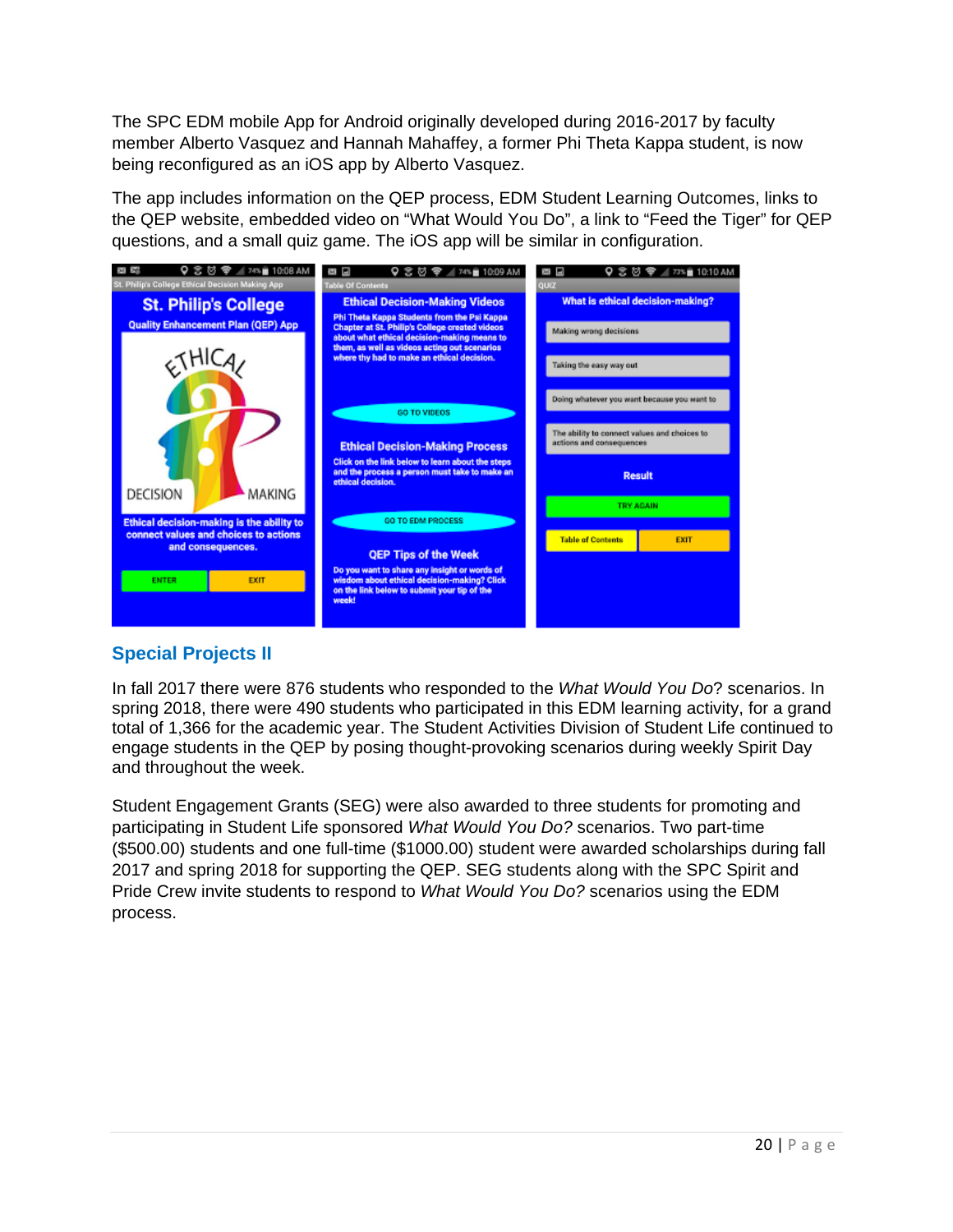| Table 11: Fall 2017 What Would You DO?    |                      |                                                  |                                                  |  |
|-------------------------------------------|----------------------|--------------------------------------------------|--------------------------------------------------|--|
| <b>SCENARIO</b>                           | <b>DATE</b>          | <b>NUMBER OF</b><br><b>PARTICIPANTS</b><br>(MLK) | <b>NUMBER OF</b><br><b>PARTICIPANTS</b><br>(SWC) |  |
| Blow in the breathalyzer or not?          | Wed. Sept. 13, 2017  | 6                                                | 1                                                |  |
| Blow in the breathalyzer or not?          | Fri. Sept 15, 2017   | 10                                               | $\mathbf 1$                                      |  |
| Blow in the breathalyzer or not?          | Mon. Sept. 18, 2017  | 6                                                | 24                                               |  |
| Blow in the breathalyzer or not?          | Tues. Sept. 19, 2017 | $\overline{2}$                                   | 11                                               |  |
| Your friend has pills. What would you do? | Wed. Sept. 20, 2017  | 7                                                | 12                                               |  |
| Your friend has pills. What would you do? | Thur. Sept. 21, 2017 | 3                                                | 35                                               |  |
| Your friend has pills. What would you do? | Fri. Sept. 22, 2017  | $\overline{\mathbf{4}}$                          | $\mathbf 0$                                      |  |
| Your friend has pills. What would you do? | Mon. Sept. 25, 2017  | $\overline{7}$                                   | $\overline{0}$                                   |  |
| Your friend has pills. What would you do? | Tues. Sept. 26, 2017 | $\overline{4}$                                   | 13                                               |  |
| Should he steal the medication?           | Wed. Sept. 27, 2017  | 37                                               | 13                                               |  |
| Should he steal the medication?           | Thur. Sept. 28, 2017 | 13                                               | 47                                               |  |
| Should he steal the medication?           | Fri. Sept. 29, 2017  | $\overline{2}$                                   | $\mathbf 0$                                      |  |
| Should he steal the medication?           | Mon. Oct. 2, 2017    | 8                                                | $\mathbf 0$                                      |  |
| Should he steal the medication?           | Tues. Oct. 3, 2017   | $\overline{0}$                                   | 22                                               |  |
| Friend steals ring. What would you do?    | Wed. Oct. 4, 2017    | 68                                               | $\overline{7}$                                   |  |
| Friend steals ring. What would you do?    | Thur. Oct. 5, 2017   | $\overline{7}$                                   | $\overline{0}$                                   |  |
| Friend steals ring. What would you do?    | Fri. Oct. 6, 2017    | 28                                               | 0                                                |  |
| Friend steals ring. What would you do?    | Mon. Oct. 9, 2017    | $\overline{1}$                                   | $\overline{0}$                                   |  |
| Friend steals ring. What would you do?    | Tues. Oct. 10, 2017  | $\overline{2}$                                   | 46                                               |  |
| Friend steals ring. What would you do?    | Thur. Oct. 12, 2017  | $\overline{7}$                                   | $\mathbf 0$                                      |  |
| Your friend hints she wants to steal \$.  | Wed. Nov. 1, 2017    | 18                                               | 3                                                |  |
| Your friend hints she wants to steal \$.  | Thur. Nov. 2, 2017   | $\mathbf 0$                                      | 39                                               |  |
| Do you turn in the wallet or not?         | Wed. Nov. 8, 2017    | $\overline{7}$                                   | $\overline{0}$                                   |  |
| Do you turn in the wallet or not?         | Mon. Nov. 13, 2017   | $\overline{0}$                                   | 17                                               |  |
| Do you turn in the wallet or not?         | Tues. Nov. 14, 2017  | 11                                               | 24                                               |  |
| Do you turn in the wallet or not?         | Wed. Nov. 15, 2017   | 28                                               | 13                                               |  |
| Drink alcohol or not at the party?        | Thur. Nov. 29, 2017  | 27                                               | 39                                               |  |
| Find a wallet with \$500 at the mall.     | Wed. Dec. 6, 2017    | 41                                               | 3                                                |  |
| Find a wallet with \$500 at the mall.     | Thur. Dec. 7, 2017   | 19                                               | $\overline{2}$                                   |  |
| Find a wallet with \$500 at the mall.     | Fri. Dec. 8, 2017    | $\overline{0}$                                   | 21                                               |  |
| Someone is stealing a friends snacks      | Wed. Dec. 13, 2017   | 15                                               | 42                                               |  |
| Someone is stealing a friends snacks      | Fri. Dec. 15, 2017   | 37                                               | 16                                               |  |

(Source: Department of Student Life reported by Dr. Angela McPherson Williams / Dr. Mac)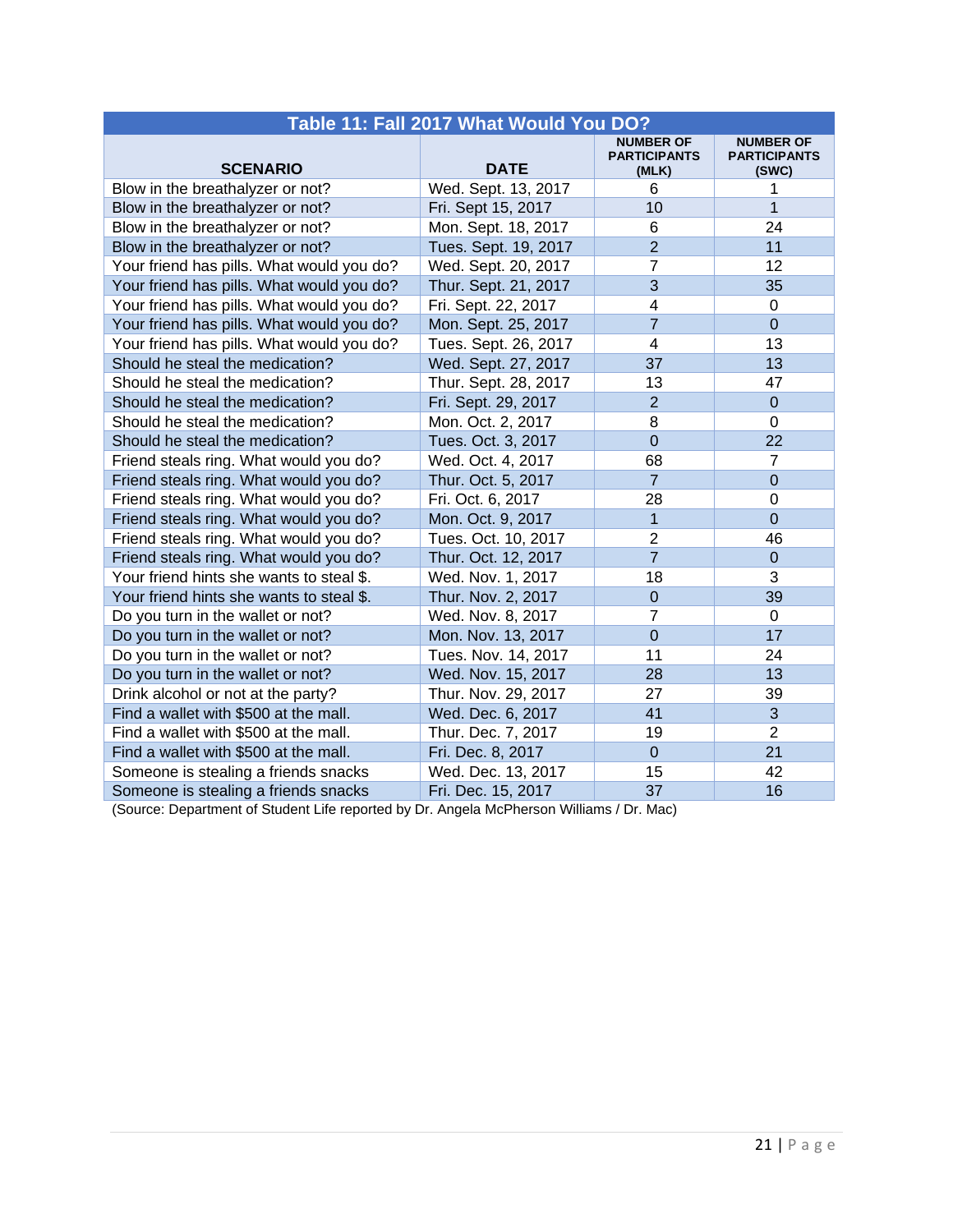| Table 12: Spring 2018 What Would You DO?       |                      |                                                  |                                                  |  |  |  |
|------------------------------------------------|----------------------|--------------------------------------------------|--------------------------------------------------|--|--|--|
| <b>SCENARIO</b>                                | <b>DATE</b>          | <b>NUMBER OF</b><br><b>PARTICIPANTS</b><br>(MLK) | <b>NUMBER OF</b><br><b>PARTICIPANTS</b><br>(SWC) |  |  |  |
| You were not charged for a pair of pants       | Wed. Jan. 24, 2018   | 8                                                | 36                                               |  |  |  |
| You were not charged for a pair of pants       | Thur. Jan. 25, 2018  | 0                                                |                                                  |  |  |  |
| You were not charged for a pair of pants       | Fri. Jan. 26, 2018   | 0                                                | 2                                                |  |  |  |
| Your friend has body image issues              | Wed. Jan. 31, 2018   | 8                                                | 25                                               |  |  |  |
| Your friend has body image issues              | Sun. Feb 4, 2018     | 0                                                | 27                                               |  |  |  |
| Your friend has body image issues              | Tue. Feb. 6, 2018    | $\Omega$                                         | $\mathcal{P}$                                    |  |  |  |
| Is the relationship healthy or unhealthy?      | Wed. Feb. 7, 2018    | 0                                                | 10                                               |  |  |  |
| To help or not to help                         | Wed. Feb. 28, 2018   | 26                                               | $\Omega$                                         |  |  |  |
| To help or not to help                         | Thur. March 1, 2018  | 0                                                | 11                                               |  |  |  |
| Mistake on your grade                          | Wed. March 7, 2018   | 67                                               | 11                                               |  |  |  |
| Lie about volunteer hours on college app.      | Wed. March 21, 2018  | 8                                                | 11                                               |  |  |  |
| Lie about volunteer hours on college app.      | Wed. March 28, 2018  | $\Omega$                                         | 28                                               |  |  |  |
| Someone drops money. Do you pick it up?        | Thur. March 29, 2018 | 29                                               | 29                                               |  |  |  |
| What to do when family is paying for expenses? | Wed. April 4, 2018   | 40                                               | 16                                               |  |  |  |
| Alcohol for party or not?                      | Wed. April 11, 2018  | $\Omega$                                         | 14                                               |  |  |  |
| Alcohol for party or not?                      | Thur. April 12, 2018 | 5                                                | $\Omega$                                         |  |  |  |
| To tell the couple or not?                     | Wed. April 18, 2018  | 32                                               | 19                                               |  |  |  |
| To take the pills or not?                      | Wed. April 25, 2018  | 11                                               | 14                                               |  |  |  |

(Source: Department of Student Life reported by Dr. Angela McPherson Williams / Dr. Mac)

# **Special Projects III**

On February 6, QEP hosted an Ethical Decision-Making Guest Panel. Four students from the St. Philip's College Physical Therapist Assistant program: Krista Porter, Marlow Mungia, Hunter Miller, and Amanda Reyes, conducted the panel discussion with community and school professionals on ethical issues with electronic medical records. Guest panel: Darlene Evans-Owner /Administrator-Retired; Veatrice Williams PT- Pediatrics, Geriatrics, OP, LTC; Diana Corona SLP; Heather McLachlan MHA, RHIA,HIM; Jacqueline Stevenson OTR, MOT; Edward Gayden COTA, BA; Kathryn Freeman OTR, MOT; Shelley Kozel PT, PCS; Jemal Nelson BAAS. Dean of Health Sciences Rose Sterling; Amy Quesenberry, and Shelley Kozel organized the event.

# **Special Projects IV**

We were awarded an SEG grant during the Fall of 2017 to have students research establishing an Ethics Center at SPC. Irene Young directed the grant with the assistance of Jill Zimmerman and David Kisel. Stephanie Gooding, an SPC student completed the project. She answered questions each week relating to ethics, then researched other college Ethics Centers. She visited University Texas - San Antonio ethics center, and then created a proposal for an ethics center. She presented her findings and design to the QEP Implementation Team on November  $28<sup>th</sup>$ , 2017. Ms. Gooding presented several of her visuals as well as a scale model of what an ethics center could look like at St. Philip's College. She proposed a mission statement for the St. Philip's College Ethics Center.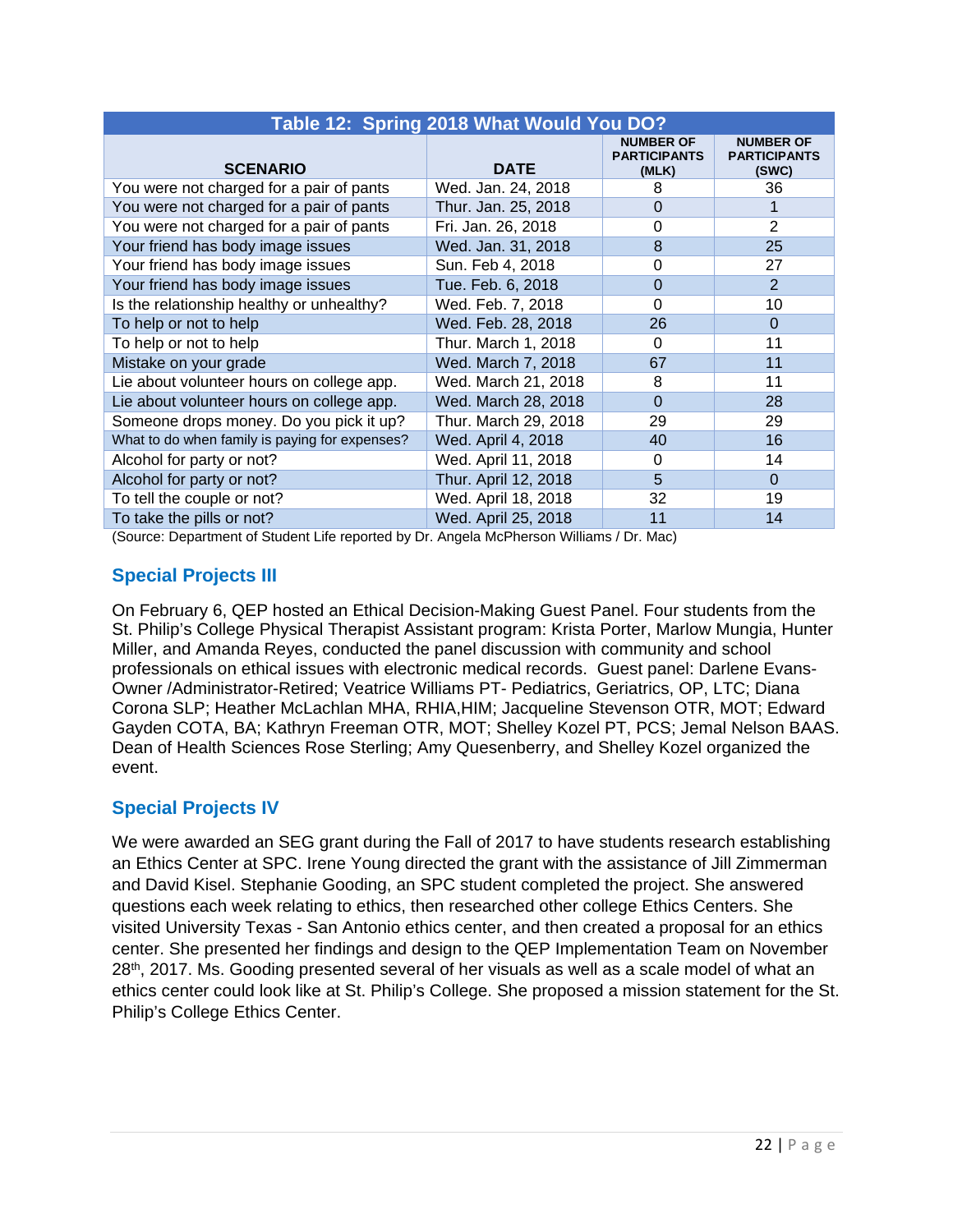The Ethics Centers Mission Statement:

"The TIGER Center promotes ethical decision-making by connecting people, encouraging critical thinking, supporting collaborative action, inspiring, and leading the way to a successful future by example."

#### **Trust**

Involvement

**Guidance** 

#### Ethical Decision-making

#### Respect



# **Special Projects V**

In 2017-2018 the St. Philip's College QEP Implementation Team followed up the 2016-2017 initiative that created a college-wide Ethics Bowl team in fall 2016. In the fall of 2017 this team competed at the regional Ethics Bowl competition held locally at St. Mary's University. SPC was one of only two community colleges that competed. The team competed against the three teams who ultimately went on to the National Competition held in Chicago March 1-4, 2018. Five members of the Ethics Bowl Team went to the APPE Convention to observe the National Ethics Bowl Competition.

# **Prior Special Project**

The short videos about Ethical Decision-Making developed by Phi Theta Kappa students in 2016-2017 continue to be utilized to support the QEP. The following link is to one of these videos: https://www.youtube.com/watch?v=KSle09CXA1s&feature=youtu.be

The three QEP skits developed by students from Phi Theta Kappa are still available on the QEP Website and via social media.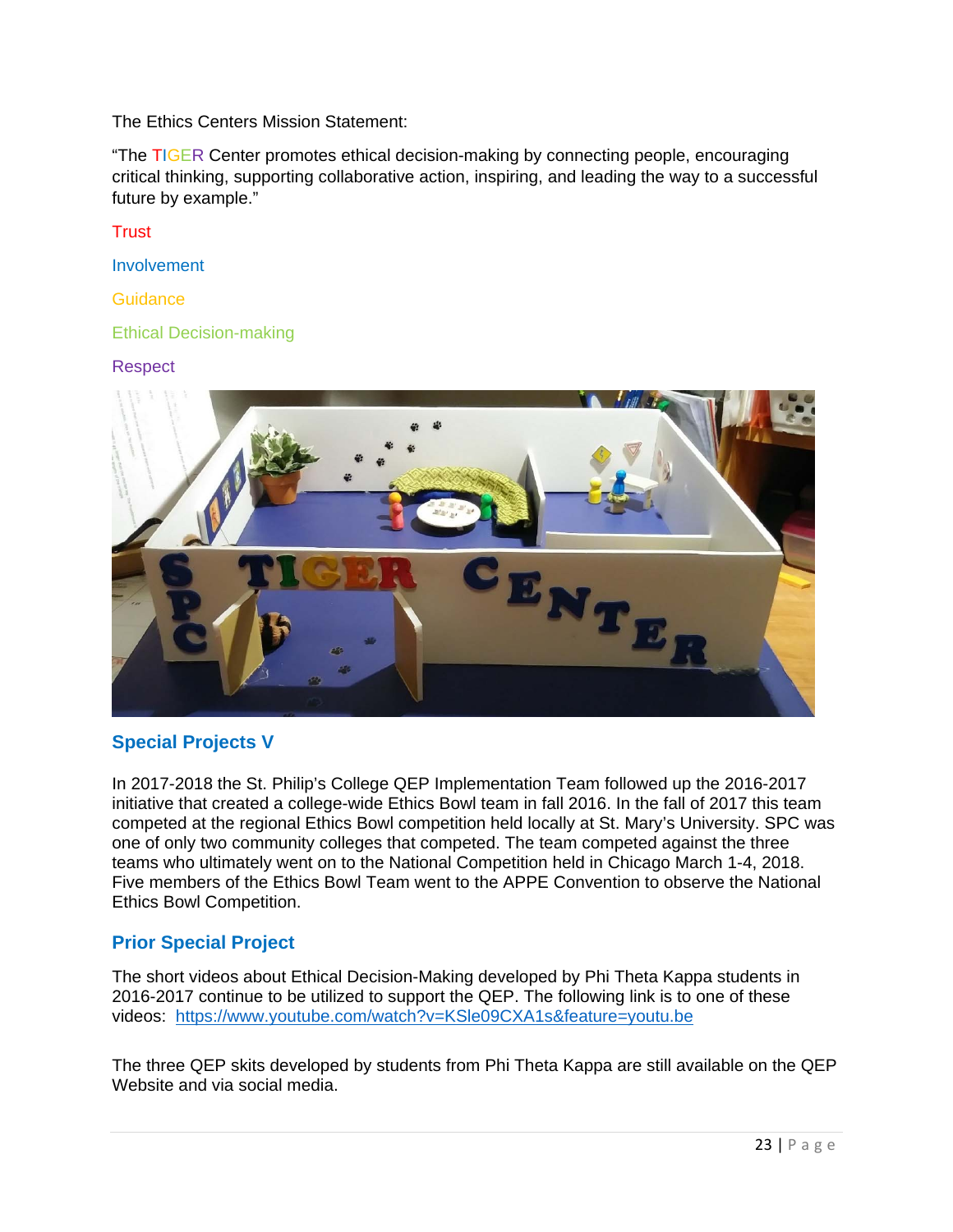# **Additional Student Engagement I**

Besides the Special Projects lead by students, faculty and staff created additional opportunities for students to practice ethical decision making out of the class room.

On November 16, 2017 Theater Director, Vincent Hardy, arranged for a special presentation to Dual Credit/Early College High School students of **All My Sons** at the college campus in the Watson Fine Arts Center Auditorium, which was followed by a question and answer session. During the question and answer session the audience asked the actors questions related to the Ethical Decision-Making process of the characters portrayed in the play. Following is the link:

http://spcms.alamo.edu/Mediasite/Play/424d5bde172a40c2bdd583027d1962791d **(25.14)**

The three QEP Directors were also present. They helped connect the discussion to the SPC 4 step Process of Ethical Decision-Making.

#### **Additional Student Engagement II**

In 2016-2017, QEP piloted three presentations of the documentary "The Way of All Flesh: The Henrietta Lacks Story" which were open to students, faculty and staff. As a follow up, in 2017- 2018 there were two presentations that were also open to students, faculty and staff; on October 5 Level III Vocational Nurses and other students viewed and discussed the documentary; on October 31, the documentary was presented to Histology and Medical Lab students as well as other interested students. The Directors were available to help facilitate discussions.

# **Additional Student Engagement III**

A film, Mohammed Everyman: A tale of Refugees in Germany, was screened at the MLK and SWC Campuses on November 14 and 15 respectively. Jason Fabianke and Sunny Hernandez were both involved in the film selection, preparations and discussions. The QEP Directors were available to help facilitate discussions.

#### **Outcome**

In 2016-2017 it was agreed that the Community College Survey of Student Engagement (CCSSE) conducted every other year to asses personal responsibility would no longer be used to assess personal responsibility because questions had changed and no longer aligned with ethical decision making.

In fall of 2017 a decision was made to discontinue use of the Defining Issues Test, Version 2 (DIT-2), given the number of direct and indirect methods of evaluation currently being used by the college as part of the QEP. The college utilizes several other College-wide direct and indirect methods of evaluation, therefore minimizing assessment fatigue among our students.

Our team is still committed to exercising *Data-Informed* decision-making in accordance with this college value as our Ethical Decision-Making Quality Enhancement Plan continues. **Respect for All** is another St. Philip's College value and is evident in our Quality Enhancement Plan as learning more about Ethical Decision-Making is emphasized not only for students, but for administrators, faculty, staff and external constituents.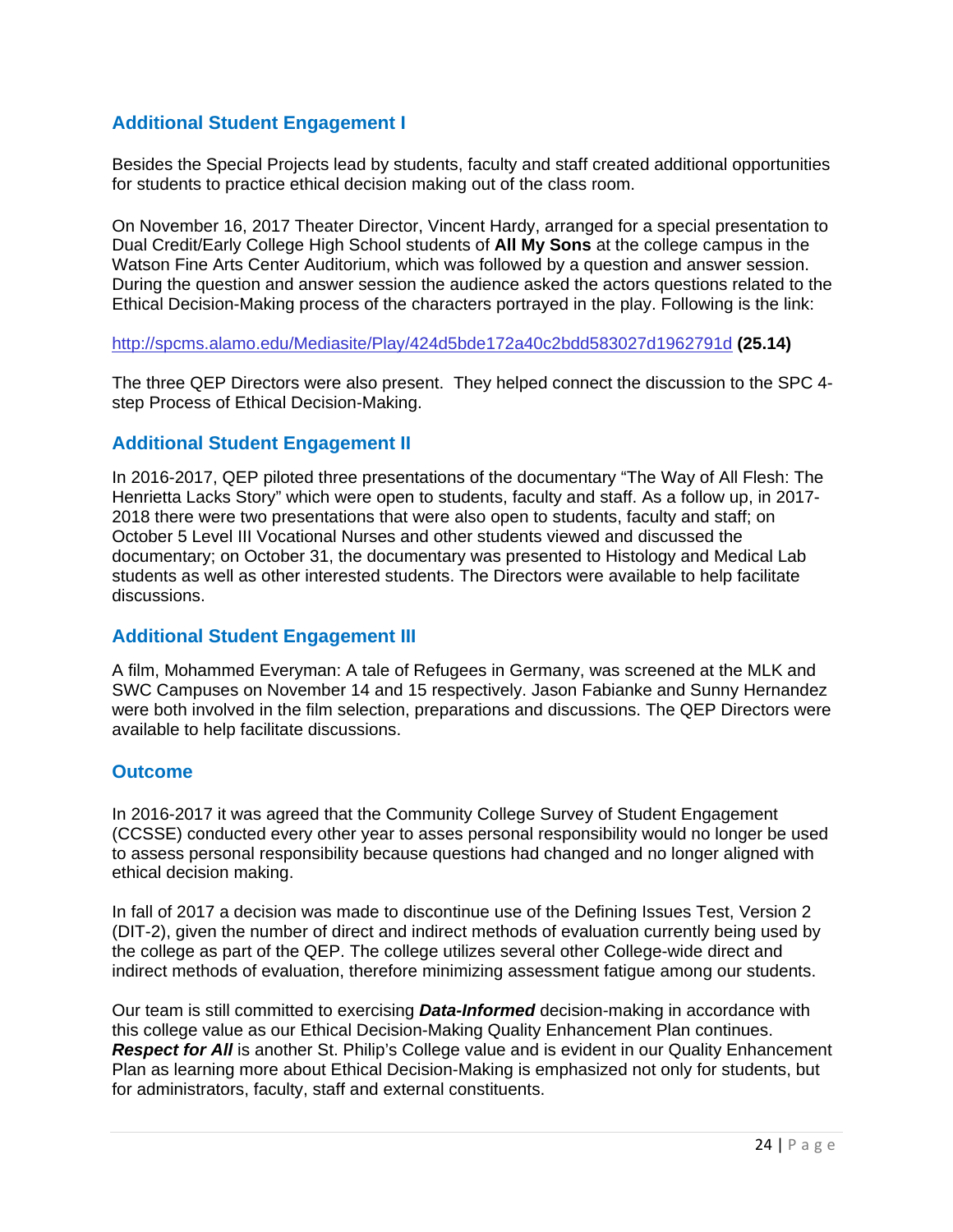|                                  | <b>Initial Sample</b>    |                                    | <b>Respondents</b> |               |                          |               |
|----------------------------------|--------------------------|------------------------------------|--------------------|---------------|--------------------------|---------------|
|                                  |                          |                                    | Pre-Test           |               | Post-Test <sup>1</sup>   |               |
|                                  | N                        | $\mathbf{0}_{\mathbf{0}}^{\prime}$ | $\mathbf{n}$       | $\frac{0}{0}$ | $\mathbf n$              | $\frac{0}{0}$ |
| Gender                           |                          |                                    |                    |               |                          |               |
| Male                             | 6168                     | 43%                                | 260                | 35%           | 112                      | 35%           |
| Female                           | 8133                     | 57%                                | 483                | 65%           | 211                      | 65%           |
| Not Reported                     | 103                      | $1\%$                              | ä,                 | à,            | ä,                       | Ξ             |
| Total                            | 14404                    | 100%                               | 743                | 100%          | 323                      | 100%          |
| <b>Class Year</b>                |                          |                                    |                    |               |                          |               |
| <b>First Year</b>                | 8373                     | 58%                                | 387                | 52%           | 136                      | 42%           |
| Second Year                      | 6031                     | 42%                                | 356                | 48%           | 187                      | 58%           |
| Not Reported                     | $\overline{\phantom{a}}$ | $\omega_{\rm c}$                   | i.                 | à.            | $\overline{\phantom{a}}$ | ù.            |
| Total                            | 14404                    | 100%                               | 743                | 100%          | 323                      | 100%          |
| Race                             |                          |                                    |                    |               |                          |               |
| American Indian/Alaska Native    | 33                       | *                                  | $\mathbf{1}$       | *             | $\mathbf{1}$             | *             |
| Asian or Pacific Islander        | 138                      | $1\%$                              | 14                 | 2%            | $\overline{4}$           | $1\%$         |
| <b>Black or African American</b> | 639                      | 4%                                 | 38                 | 5%            | 16                       | 5%            |
| Hispanic                         | 2785                     | 19%                                | 152                | 21%           | 78                       | 24%           |
| International                    | 5                        | *                                  | $\overline{a}$     | $\sim$        | $\overline{\phantom{a}}$ | $\sim$        |
| White Non-Hispanic               | 1351                     | 9%                                 | 81                 | 11%           | 34                       | 11%           |
| Two or More Races                | $\overline{7}$           | $\ast$                             | $\mathcal{L}$      | $\omega$      | $\sim$                   | $\sim$        |
| Other                            | 256                      | 2%                                 | 28                 | 4%            | 9                        | 3%            |
| Unknown or Not Reported          | 9172                     | 64%                                | 429                | 58%           | 181                      | 56%           |
| Total                            | 14404                    | 100%                               | 743                | 100%          | 323                      | 100%          |
| <b>Status</b>                    |                          |                                    |                    |               |                          |               |
| Full-Time                        | 2370                     | 17%                                | 244                | 33%           | 92                       | 29%           |
| Part-Time                        | 12034                    | 84%                                | 499                | 67%           | 231                      | 72%           |
| Not Reported                     |                          | $\sim$                             | ÷                  | à.            | $\frac{1}{2}$            | u,            |
| Total                            | 14404                    | 100%                               | 743                | 100%          | 323                      | 100%          |

Note: Items with \* instead of a percentage rounded to 0%. Some items may not total 100% due to rounding.

<sup>1</sup> Post-test sample includes the students who received both the case study and the PSRI climate items as well as the students who received only the climate items.

(PSRI: Moral and Ethical Development Case Study" reported June 2018)

Student engagement in Ethical Decision-Making learning activities will increase as evidenced by select item analysis from the Personal and Social Responsibility Inventory (PSRI) and direct assessment using the QEP Ethical Decision-Making Assessment Rubric.

Trend analysis for specific items from the Personal and Social Responsibility Inventory also provides data to measure QEP progress. Approximately 8 out of 10 students agreed somewhat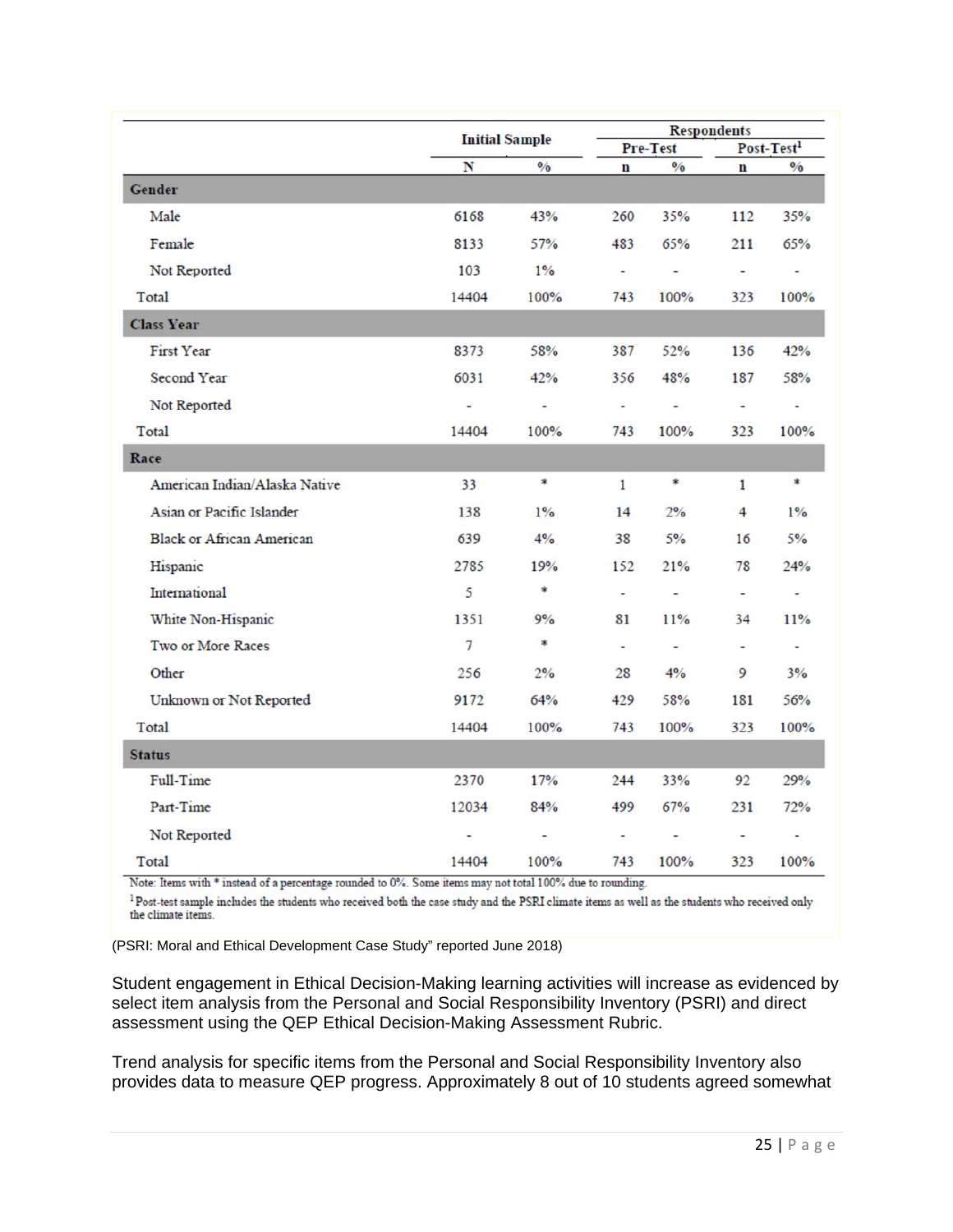or strongly agreed that helping students develop their ethical and moral reasoning is a major focus of St. Philip's College.

Faculty members were asked to encourage student participation and \$20 book store gift cards were delivered through Student Life as incentives to students for completing PSRI-I and PSRI-II. Up to 500 gift cards were given out for completing both parts. The PSRI-I was administered in late August through early November and the PSRI-II was administered in February. 743 students participated in PSRI-I and 323 students participated in PSRI-II, 165 participated in both allowing us to conduct a longitudinal study.

Table 5: Case Study Aggregate Level Score Descriptive Statistics

|               |   | Pre-Test      |               |             | Post-Test     |           |  |
|---------------|---|---------------|---------------|-------------|---------------|-----------|--|
|               | n | М             | SD.           | $\mathbf n$ | м             | <b>SD</b> |  |
| Level 1 Score |   | 743 2.74 2.38 |               |             | 165 2.87 2.37 |           |  |
| Level 2 Score |   |               | 743 2.54 2.45 |             | 165 3.02 2.60 |           |  |
| Level 3 Score |   | 743 3.36 2.89 |               |             | 165 3.96 2.88 |           |  |

(PSRI: Moral and Ethical Development Case Study Multi-Year Comparison" reported September 2018)

As can be seen from the table above all three mean statistics increased. Level 3, which is the highest level of moral thinking, increased the most from an average of 3.36 to 3.96.

# **Results**

The PSRI survey was inconclusive because of student turnover from year to year. Progress is difficult to track due to students not completing the pre-test *and* the post-test. New students participate while prior students do not participate due to graduation or transferring out of St. Philip's College. We anticipate that as we continue to roll out the QEP and engage students in learning activities to enhance their Ethical Decision-Making skills, we will see progressive improvement in PSRI scores indicating successful student engagement in Ethical Decision-Making learning activities. This key strategy emphasizes our *Students First* shared value at St. Philip's College.

# **Action Plan**

Initially the QEP team focused on faculty and staff. In 2016-2017 a motion was passed by the QEP core and Implementation Team to refocus efforts on student activities such as QEP student focus groups. Consequently Maria Botello and Phi Theta Kappa were asked to coordinate and conduct the Student EDM Focus Groups, focusing on student clubs, organizations and interest groups. We will support Phi Theta Kappa to continue gathering information from focus groups.

Irene Young is planning an SEG Grant for SPC students to read books that focus on ethical decision-making to students at Bowden Elementary. Cindy Pryor and Jill Zimmerman will assist.

In the spring of 2017 there were three showings of "The Way of All Flesh: The Henrietta Lacks Story". There were two additional showings in the fall of 2017. In 2018-2019 The Health Sciences Division would like to show the documentary again as many students are new to SPC.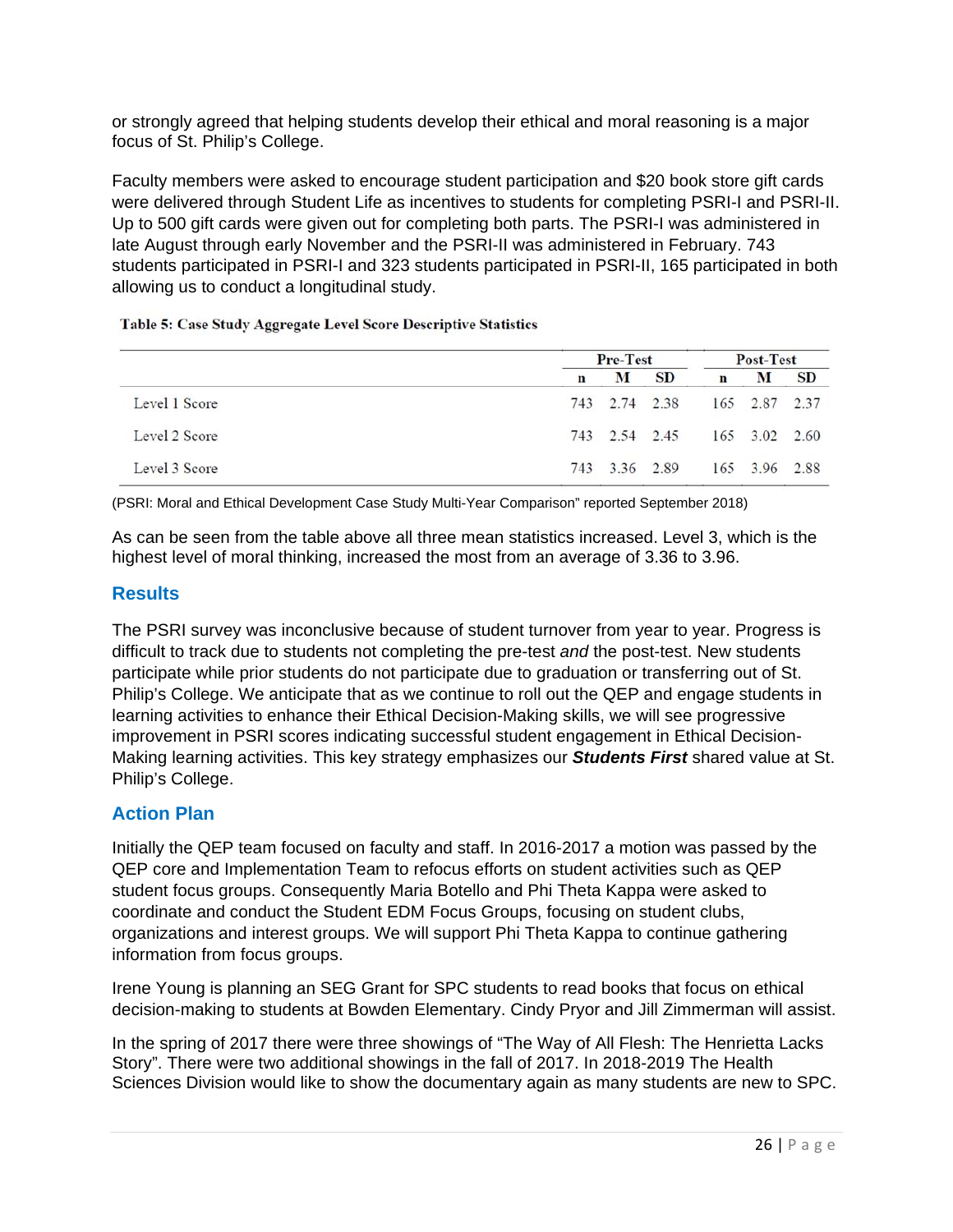This documentary sparked ethical decision-making discussions across the campus and community.

The Ethics Bowl Team plans to attend the regional ethics bowl at St. Mary's University in fall of 2018, and the Junior College Ethics Bowl in Ogden, Utah.

We will continue to give \$20 gift cards for PSRI-I *and* PSRI-II independently to encourage greater completion rates. We will also look into the possibility that both parts be administered in the fall semester in order to increase consistency in the student group participating. It is suggested that data be compared between first and second year students, to observe improvement trends in ethical decision-making skills.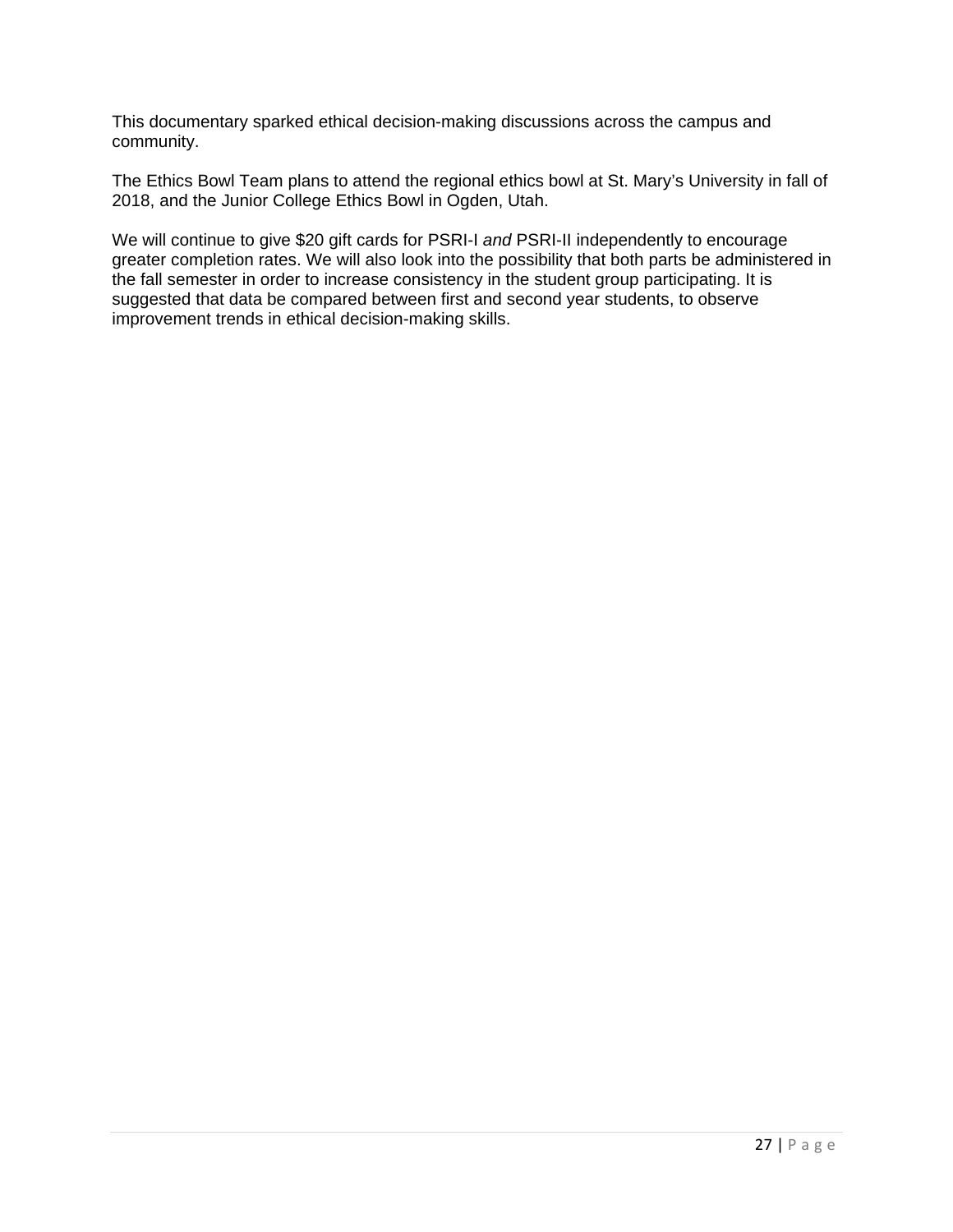# **Key Strategy Four: Develop SPC Community-Wide Ethical Decision-Making Awareness**

The primary methods to market the QEP are print media, digital / social media, classroom discussion, and presentations. One of the methods is the inclusion of the QEP logo, focus statement, Student Learning Outcomes, and Process of Ethical Decision-Making on all SPC course syllabi.

#### **Implementation: Print and Digital Media**

A wide variety of print media convey QEP information. Posters with the logo and EDM process are located in every SPC classroom. Larger posters with the logo and process are displayed in multiple locations across both campuses. Yard signs with the QEP logo are placed across MLK and SWC campuses. QEP information is included in college distributed print media such as student planners, newsletters, EDM process bookmarks and Student Engagement "talking points" cards. Print media and posters have also been distributed to off-site locations.

The QEP logo and a "Tip of the Week" are displayed on all college digital signs. The Community is encouraged to submit quotes electronically. These submissions are then reviewed by subject matter experts to ensure they fulfill the requirements of ethical decision-making. In addition, quotes are typically vetted, to ensure that proper credit is given. Finally, a relevant image is selected to highlight the quote.

In spring of 2018, the QEP Implementation Team decided to align the weekly quotes with specific months: for Black History Month, Women's History Month, Financial Literary Month, and for Hispanic Heritage Month.

The QEP logo and focus statement appear as screensavers on computer monitors throughout both campuses. The QEP website offers public access to information about the QEP. QEP Progress Reports to the President's Cabinet, QEP Core and Implementation Team minutes are posted after every meeting to the QEP website.

In addition to print and digital media, marketing tools for the QEP include items such as pens, pencils, bracelets, bracelet flash drives, flash drives, \$20 bookstore gift cards, and T-Shirts to help disseminate the Ethical Decision-Making message to our constituents and throughout the community.

# **External Constituent/Alumni Survey**

QEP EDM surveys of external constituents are conducted year round. In the 2017-2018 school year 115 surveys were submitted from various Program Advisory Groups in: Air Conditioning, Auto Body, Automotive Tech, Bio Medical Equip Tech, Computer Maintenance Tech, Electrical Trades, Electronics, GM ASEP, Health Info Tech, Histology, Hotel Management, Medical Lab Tech, Physical Therapist Assistant, Restaurant Management, Sonography, and STEM. 28 of the 115 respondents or 24.3% indicated that they graduated from SPC.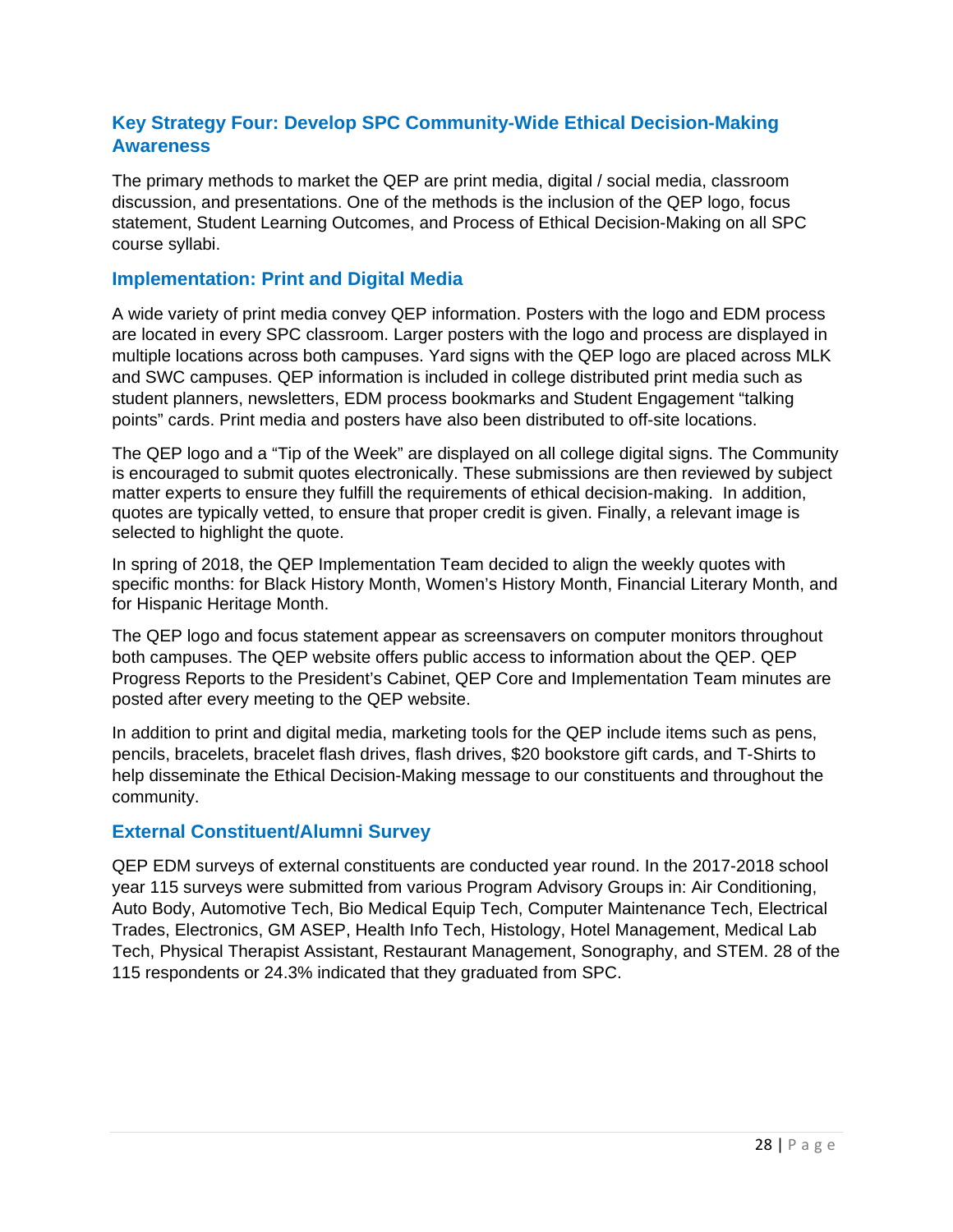| Table 13: 2017-2018 External Constituent/Alumni Survey Results                                                                        |                                   |       |  |  |  |
|---------------------------------------------------------------------------------------------------------------------------------------|-----------------------------------|-------|--|--|--|
| <b>RESPONSE ITEM</b>                                                                                                                  | AGREE OR<br><b>STRONGLY AGREE</b> |       |  |  |  |
| I was aware of ethics education at SPC.                                                                                               | 84/115                            | 73.0% |  |  |  |
| SPC provides a foundation in ethics to use for a guide in<br>decision-making processes for students.                                  | 101/115                           | 87.8% |  |  |  |
| SPC provides clear expectations for students in terms of ethical<br>behavior.                                                         | 101/115                           | 87.8% |  |  |  |
| SPC coursework has specific learning assignments dedicated to<br>ethics education.                                                    | 105/115                           | 91.3% |  |  |  |
| SPC offers several opportunities for extracurricular involvement<br>with ethical concerns.                                            | 100/115                           | 87.0% |  |  |  |
| Students at SPC are challenged to seek out good decision-<br>making on ethical issues.                                                | 102/115                           | 88.7% |  |  |  |
| Students at SPC realize living out integrity is a life-long pursuit.                                                                  | 92/115                            | 80.0% |  |  |  |
|                                                                                                                                       |                                   |       |  |  |  |
| <b>Selected Comments</b>                                                                                                              |                                   |       |  |  |  |
| "Having served for several years on the advisory committees, I have seen ethics as a<br>continuous priority for the programs at SPC." |                                   |       |  |  |  |
| "Seems to be a great program to integrate and instill lifelong morals in employment and<br>beyond"                                    |                                   |       |  |  |  |
| "Promotion of ethical decision making will make the students better employees."                                                       |                                   |       |  |  |  |
| (Source: QEP External Constituent/Alumni Surveys 2017-2018)                                                                           |                                   |       |  |  |  |

# **External Constituent Presentations**

Alberto Vasquez presented the QEP at the Adjunct Professional Enrichment Experience Summit (APEX-S) conference on June 2, 2018. The conference is geared towards adjunct faculty in the Alamo College District and was hosted by Region 20.

# **Outcome**

Awareness of Ethical Decision-Making emphasis at SPC will increase as evidenced by select item analysis from Personal and Social Responsibility Inventory (PSRI) and the External Constituent/Alumni Survey.

#### **Results**

73.0% of external constituents surveyed (2017-2018) are aware of ethics education at SPC. The community-wide awareness strategy has been successful and we project incremental increases each year of the QEP as we focus on Ethical Decision-Making at St. Philip's College. Our shared value of *Community Engaged* is well represented by this aspect of QEP implementation.

# **Action Plan**

We will continue to reach out to departments with advisory committees as the members provide much needed feedback on the industries our students will be entering. We plan to expand the number of QEP team members who participate in external constituents outreach effort.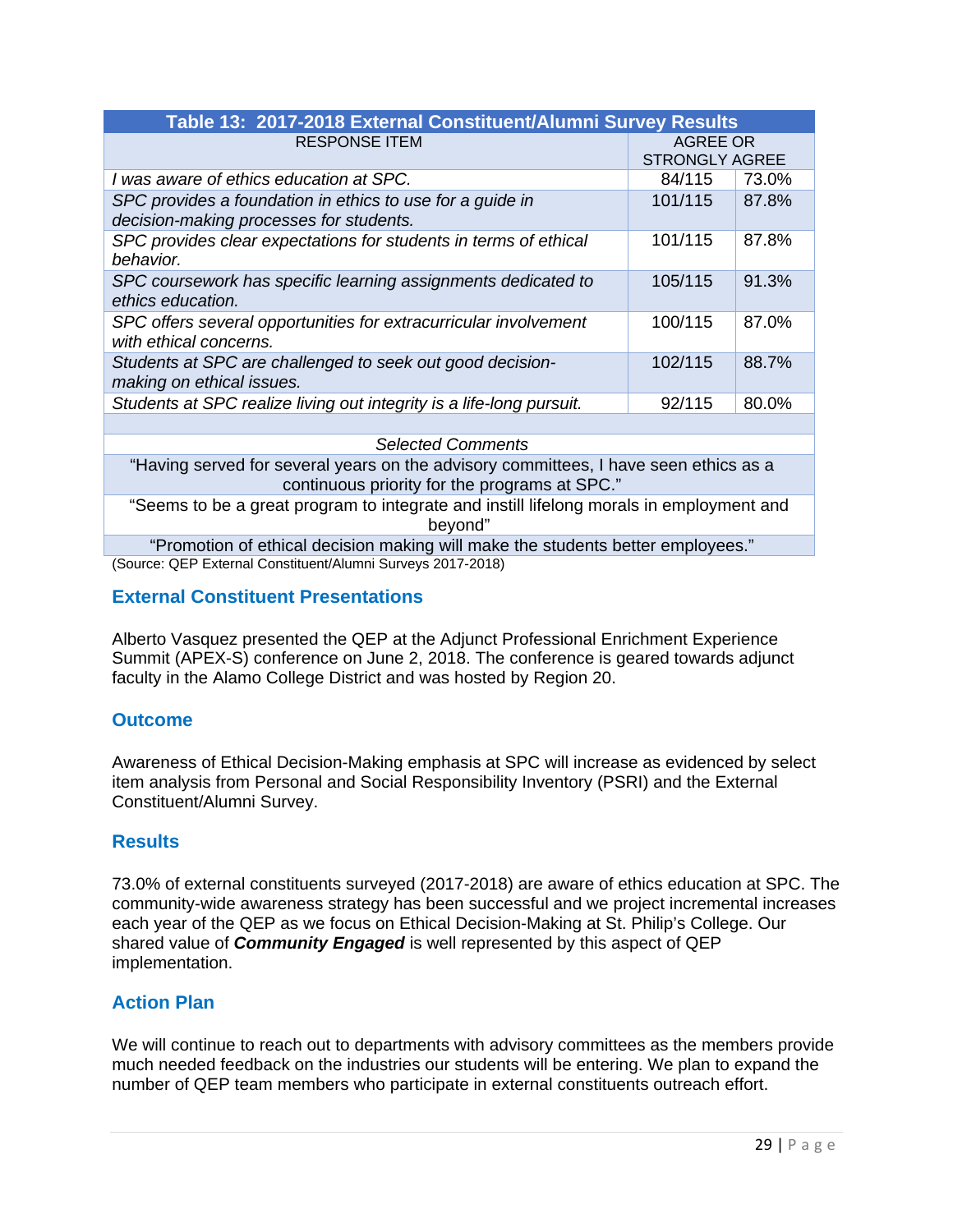In 2018-2019, to better connect with off-site locations, the QEP Team is considering both off-site and virtual visits using software applications such as Zoom. In addition, an Off-Site Resource Guide will be developed to provide full and complete access of QEP information and resources to off-site location students, faculty, staff and administrators.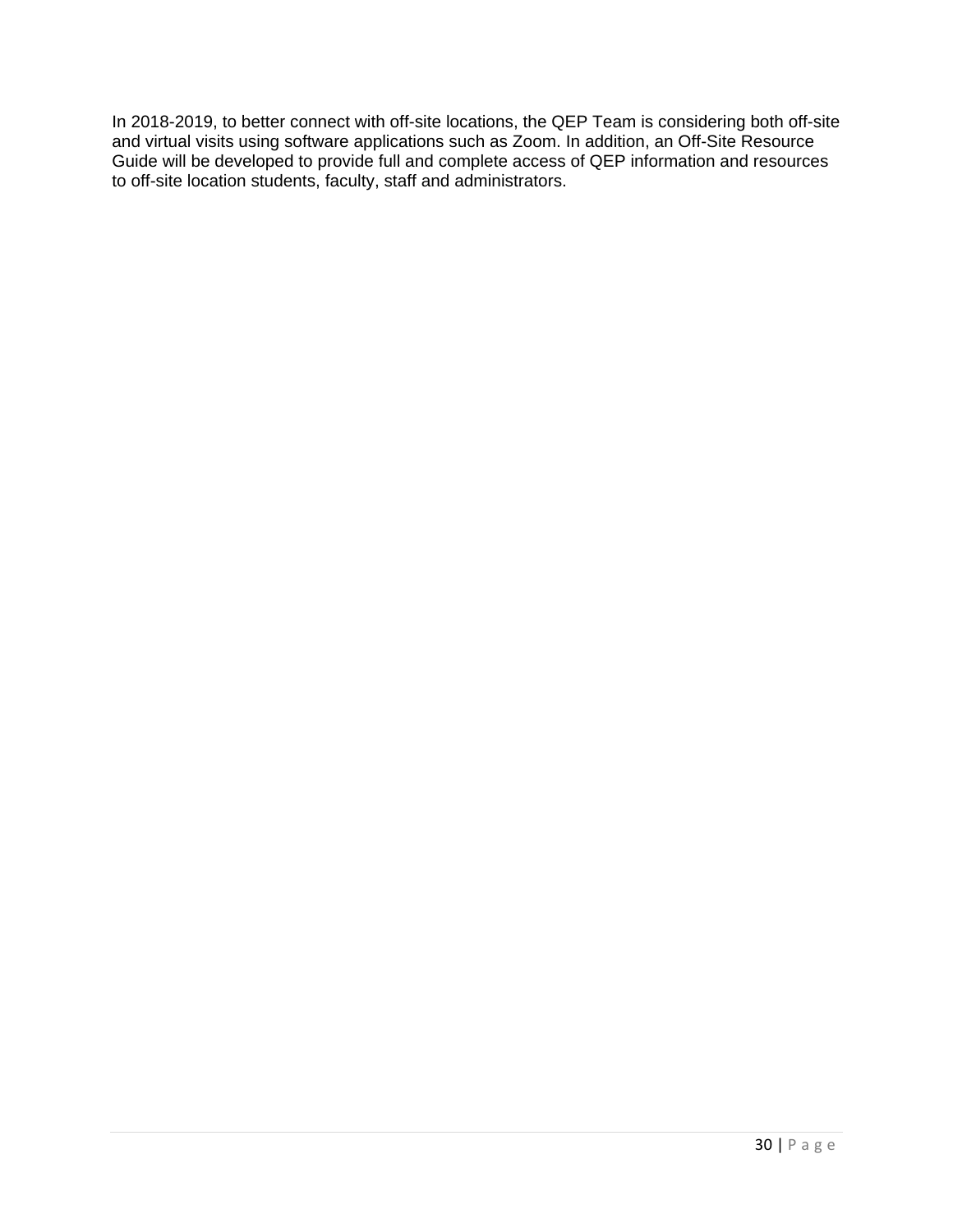| 2017-2018 Budget                          |                |               |             |                |  |  |
|-------------------------------------------|----------------|---------------|-------------|----------------|--|--|
| <b>Description</b>                        | <b>Account</b> | <b>Budget</b> | <b>Used</b> | <b>Balance</b> |  |  |
| <b>Advertising Expense - Promotional</b>  | 71003          | 9000.00       | 8588.80     | 411.20         |  |  |
| <b>Software Maintenance and Support</b>   | 71204          | 14000.00      | 13400.00    | 600.00         |  |  |
| <b>Instructional Supplies</b>             | 71252          | 3000.00       | 3900.00     | $-900.00$      |  |  |
| <b>Office Supplies</b>                    | 71255          | 750.00        | 432.40      | 317.60         |  |  |
| <b>Employee Membership Dues</b>           | 71653          | 0.00          | 100.00      | $-100.00$      |  |  |
| <b>Employee Professional Development</b>  | 71654          | 1500.00       | 225.00      | 1275.00        |  |  |
| <b>Institutional Assoc Fees and Dues</b>  | 71661          | 0.00          | 1400.00     | $-1400.00$     |  |  |
| <b>Student Prizes, Awards, Attendance</b> | 71667          | 13000.00      | 0.00        | 13000.00       |  |  |
| <b>Student Test Certification Fees</b>    | 71668          | 4000.00       | 0.00        | 4000.00        |  |  |
| <b>Printing Services</b>                  | 71691          | 3000.00       | 1201.50     | 1798.50        |  |  |
| <b>Employee USA Travel</b>                | 73010          | 354.70        | 0.00        | 354.70         |  |  |
| Travel - In Town Mileage / Parking        | 73011          | 1048.00       | 66.62       | 981.38         |  |  |
| <b>Travel-USA Emp Airfare</b>             | 73013          | 1722.00       | 3735.46     | $-2013.46$     |  |  |
| <b>Travel - Out of Town Lodging</b>       | 73015          | 1749.30       | 2623.95     | $-874.65$      |  |  |
| <b>Travel – Out of Town Meals</b>         | 73016          | 346.00        | 692.00      | $-346.00$      |  |  |
| <b>Travel - Other</b>                     | 73017          | 280.00        | 289.25      | $-9.25$        |  |  |
|                                           |                |               |             |                |  |  |
| <b>Totals</b><br>$\sim$                   |                | 53750.00      | 36654.98    | 17095.02       |  |  |

(Source: Department of Student Success)